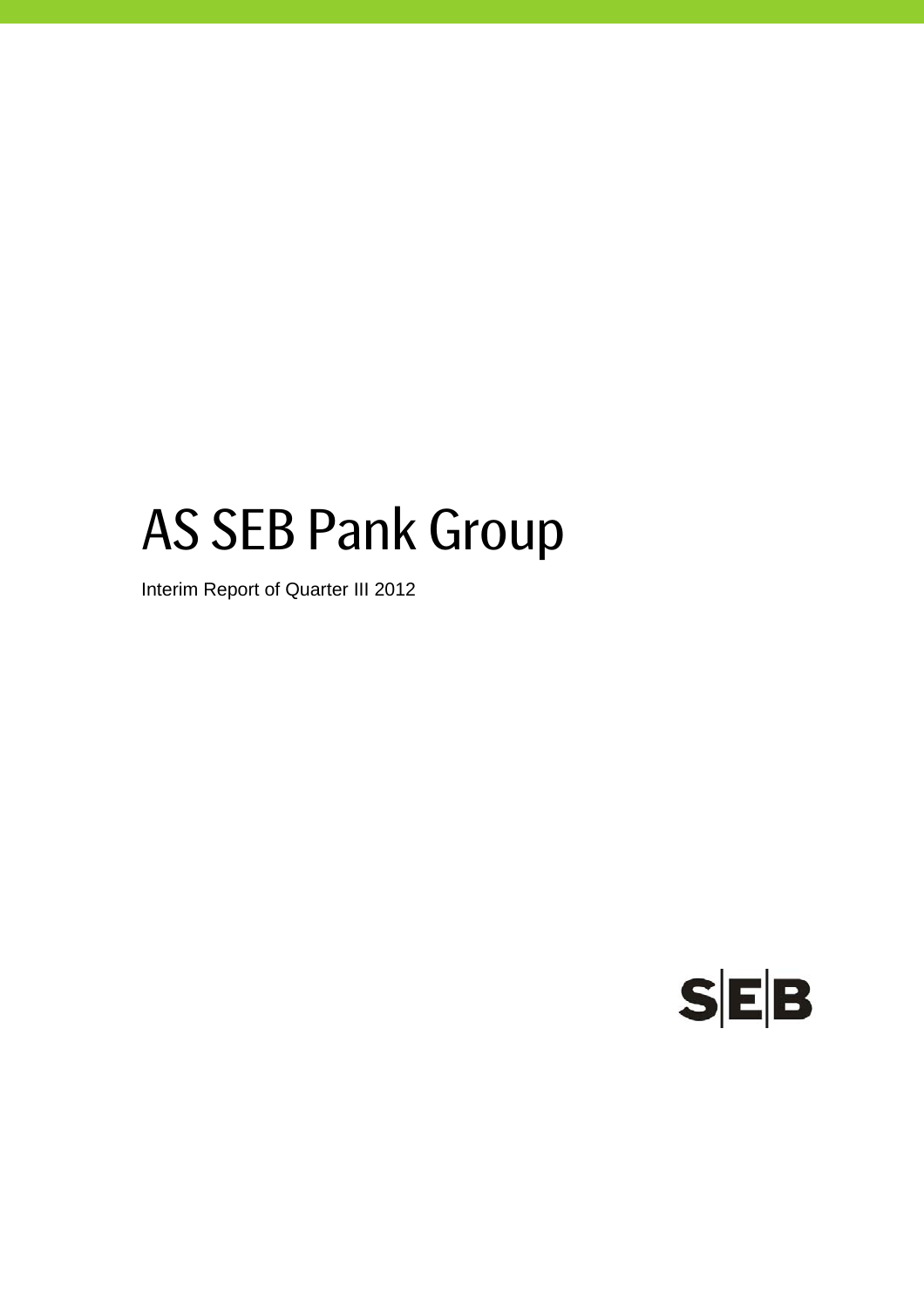#### **Contents** P.

|        | Statement of the Management Board Statement of the Statement of the Management Board                                                | 2              |
|--------|-------------------------------------------------------------------------------------------------------------------------------------|----------------|
| I.     |                                                                                                                                     | 3              |
| 1.     |                                                                                                                                     | 3              |
| 2.     |                                                                                                                                     | 3              |
| II.    | <b>Management Report</b>                                                                                                            | 4              |
| 1.     | Credit institution's group as defined in Credit Institutions Law___________________________________                                 | 4              |
| 1.1.   |                                                                                                                                     | $\overline{4}$ |
| 1.2.   | Changes in the consolidated group during the accounting period and plans for year 2012                                              | 5              |
| 2.     | Highlights_<br><u> 1989 - Johann Stoff, amerikan besteht fan de ferstjer fan de ferstjer fan de ferstjer fan de ferstjer fan de</u> | 5              |
| 3.     |                                                                                                                                     | $\overline{7}$ |
| 4.     |                                                                                                                                     | 9              |
| 5.     |                                                                                                                                     | 9              |
| Ш.     |                                                                                                                                     | 11             |
| 1.     | Consolidated income statement                                                                                                       |                |
| 2.     | Consolidated statement of comprehensive income<br>11                                                                                |                |
| 3.     |                                                                                                                                     |                |
| 4.     |                                                                                                                                     | 13             |
| 5.     |                                                                                                                                     |                |
| 6.     | Contingent assets and liabilities and commitments _______________________________                                                   | 15             |
|        |                                                                                                                                     | 16             |
|        |                                                                                                                                     | 17             |
| Note 3 |                                                                                                                                     |                |
|        |                                                                                                                                     |                |
|        |                                                                                                                                     |                |
|        |                                                                                                                                     | 18             |
|        |                                                                                                                                     | 18             |
|        |                                                                                                                                     |                |
|        | Note 9 Geographic concentration of financial assets and liabilities_________________________________ 19                             |                |
|        | Note 10 Concentration of financial assets and liabilities by industry sector_________________________________20                     |                |
|        |                                                                                                                                     | 22             |
|        |                                                                                                                                     |                |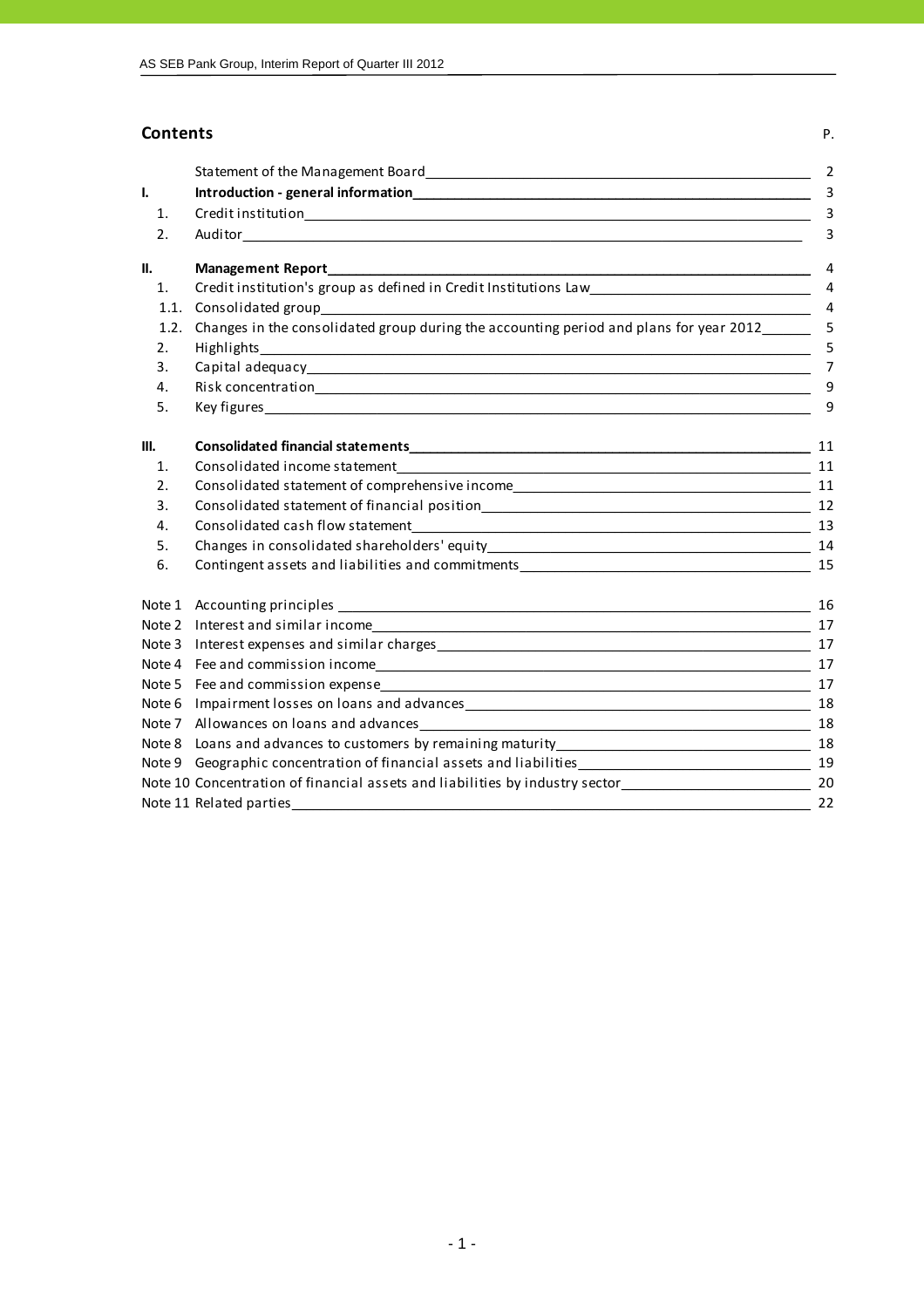# **Statement of the Management Board**

Interim Report of Quarter III 2012 consists of the following parts and reports: Introduction – general information Management Report Consolidated Financial Statements Notes

The financial and other additional information published in the Interim Report of Quarter III 2012 is true and complete. Consolidated financial statements give a true and fair view of the actual financial position, results of operations and cash flows of the Group.

Consolidated financial statements have been compiled in accordance with the International Accounting Standard IAS 34 "Interim financial reporting" and in conformity with the requirements of Eesti Pank for publishing information. AS SEB Pank and subsidiaries of the consolidated group are assumed to be going concern.

Consolidated financial statements for the Quarter III 2012 are not audited.

Riho Unt Chairman of the Management Board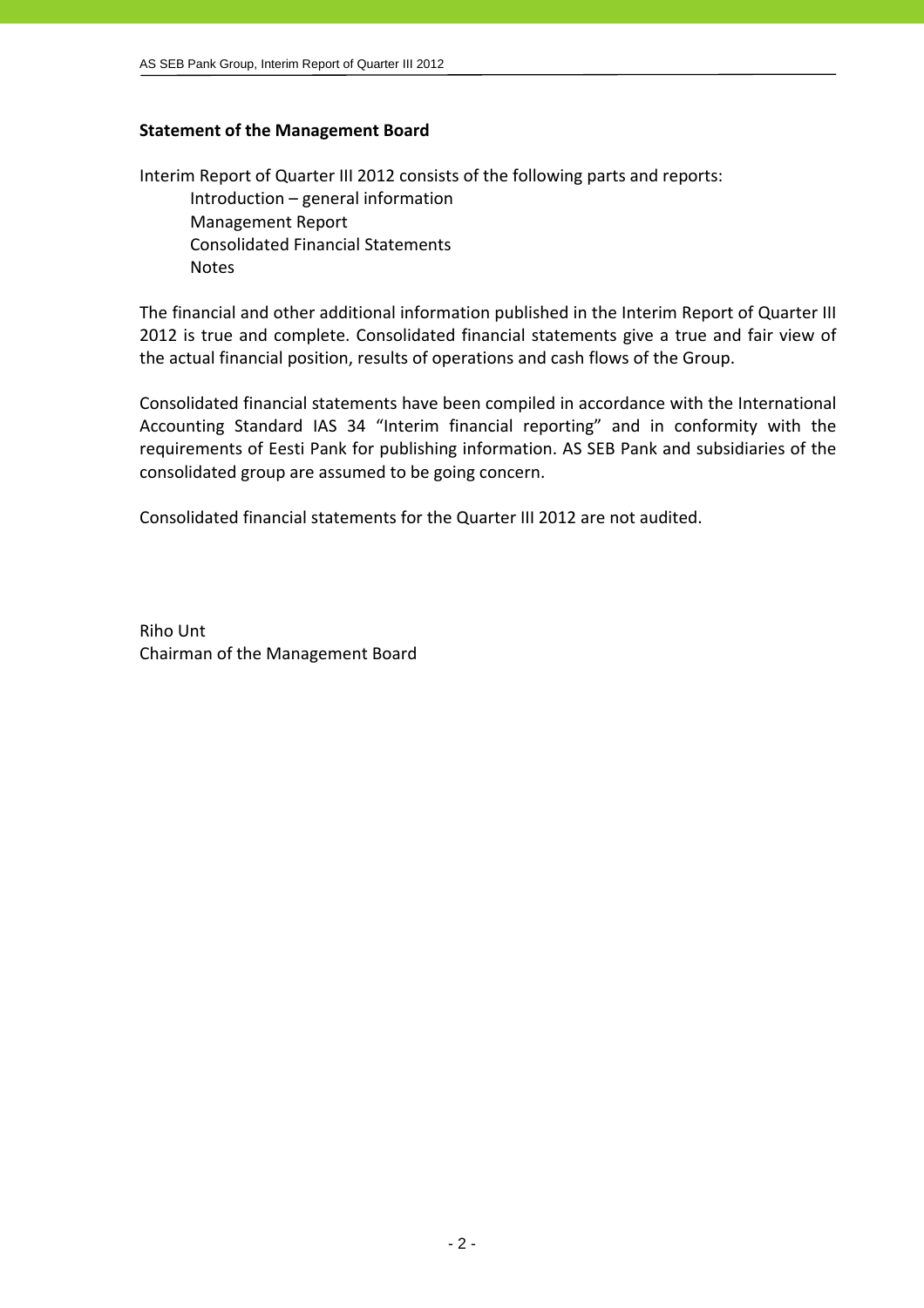#### **I. Introduction ‐ general information**

# **1. Credit institution**

Company name AS SEB Pank Registered in Republic of Estonia Registry date 08.12.1995 Phone  $+3726655100$ Fax  $+3726655102$ SWIFT SWIFT ENGINEERING THE STREET e-mail info@seb.ee Internet homepage http://www.seb.ee

# **2. Auditor**

Reporting date 30.09.2012

Address Tornimäe Str. 2, Tallinn 15010, Estonia Registry code 10004252 (Estonian Commercial Register)

Audit company and all the AS PricewaterhouseCoopers Registry code 10142876 (Estonian Commercial Register) Address Pärnu Str. 15, 10141 Tallinn, Estonia

Reporting period 01.01.2012 - 30.09.2012 Reporting currency Euro (EUR), millions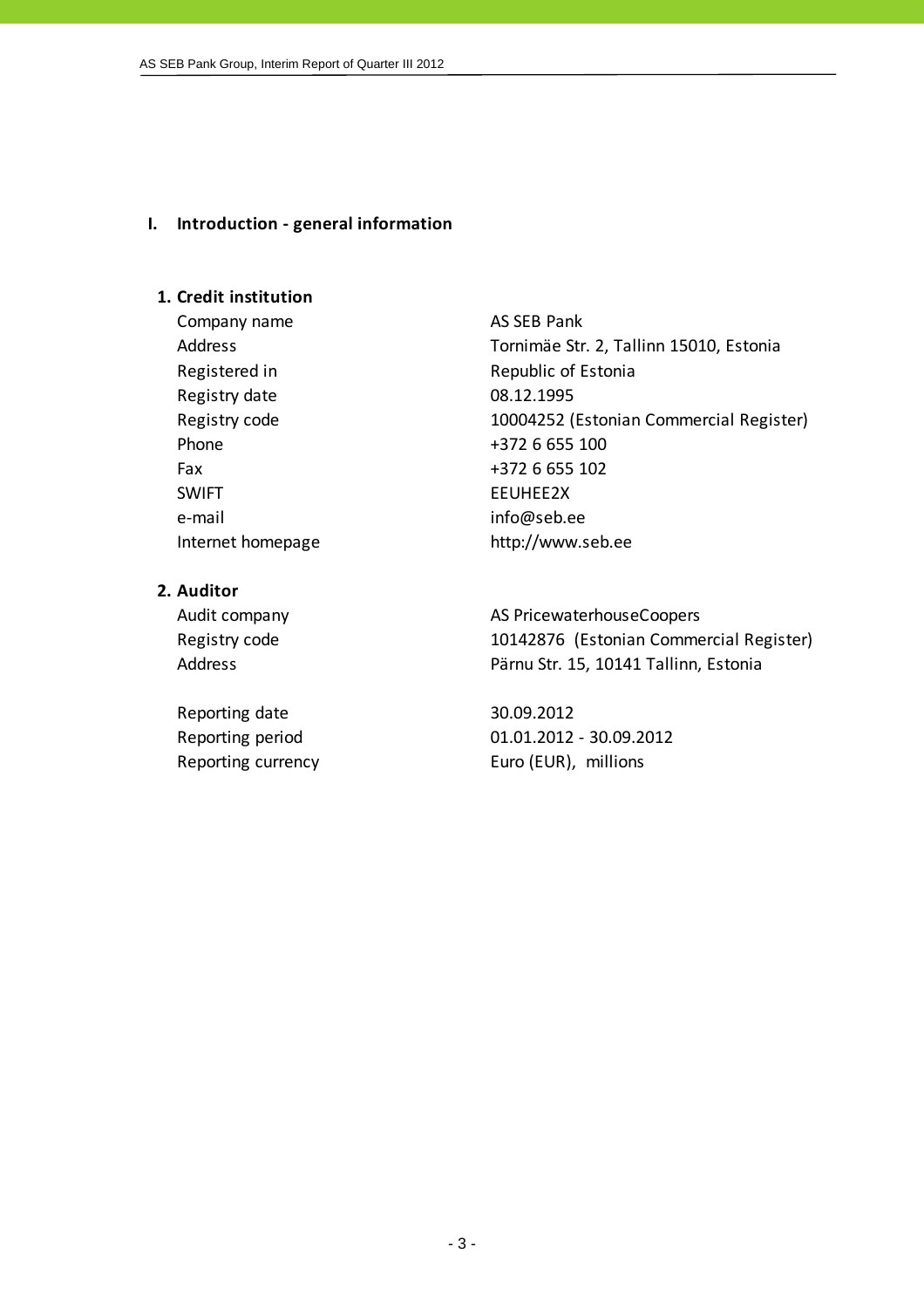# **II. Management Report**

# **1. Credit institution's group as defined in Credit Institutions Law**

# **1.1. Consolidated group**

| Company name                            | Registry<br>code | Reg. date | <b>Address</b>                                   | <b>Activity</b>                | Holding***<br>(%) | At an acqui-<br>sition cost<br>(EURmio) |
|-----------------------------------------|------------------|-----------|--------------------------------------------------|--------------------------------|-------------------|-----------------------------------------|
| AS SEB Liising                          | 10281767         | 03.10.97  | Tallinn, Tornimäe 2                              | Leasing                        | 100.0%            | 1.8                                     |
| AS Rentacar*                            | 10303546         | 20.10.97  | Haapsalu, Karja 27                               | Leasing                        | 100.0%            | 0.0                                     |
| AS SEB Varahaldus                       | 10035169         | 22.05.96  | Tallinn. Tornimäe 2                              | Asset management               | 100.0%            | 2.7                                     |
| AS Sertifits eerimiskeskus**            | 10747013         | 27.03.01  | Tallinn, Pärnu mnt 141                           | Data communication<br>services | 25.0%             | 1.0                                     |
| Tieto Estonia Services OÜ <sup>**</sup> | 11065244         | 30.08.04  | Tallinn, Tammsaare tee 47 Information processing | and network management         | 20.0%             | 0.0                                     |
|                                         |                  |           |                                                  |                                |                   | 5.5                                     |

All enterprises are registered in Estonian Commercial Register.

Parent company of the Group is AS SEB Pank, its activity is banking (information on page 3).

\* Consolidated subsidiaries of AS SEB Liising

\*\* Associates

\*\*\* For all investments the percentage of holding equals to both, the holding from the number of shares as well as from the number of votes.

The "consolidated group" in the meaning of Credit Institutions Law in Estonia and the "Group" for IFRS consolidation purposes are identical.

Non‐profit association SEB Heategevusfond is an association, not belonging to the consolidation group, registered on 06.01.2006. The founders of the association are AS SEB Pank and AS SEB Elu- ja Pensionikindlustus. The association is aimed at raising and distributing funds for charitable cause to organisations, dealing with children, who have been deprived of parental care. Upon dissolution of the association, the assets remaining after satisfaction of the claims of creditors shall be transferred to a non‐profit association or foundation with similar objectives, entered to the list of associations subject to income tax incentive of the Government of the Estonian Republic, or a legal person in public law, state or local government.

Non‐profit association Spordiklubi United is an association, not belonging to the consolidation group, which started from September 2008. The association is founded by AS SEB Pank. The association is aimed at organising on hobby and competition level sport events and organising promotions for advertising of own and supporter´s activities. Upon dissolution of the association, the assets shall be transferred to a non‐profit association, foundation or other persons filling the objectives by articles in public interests.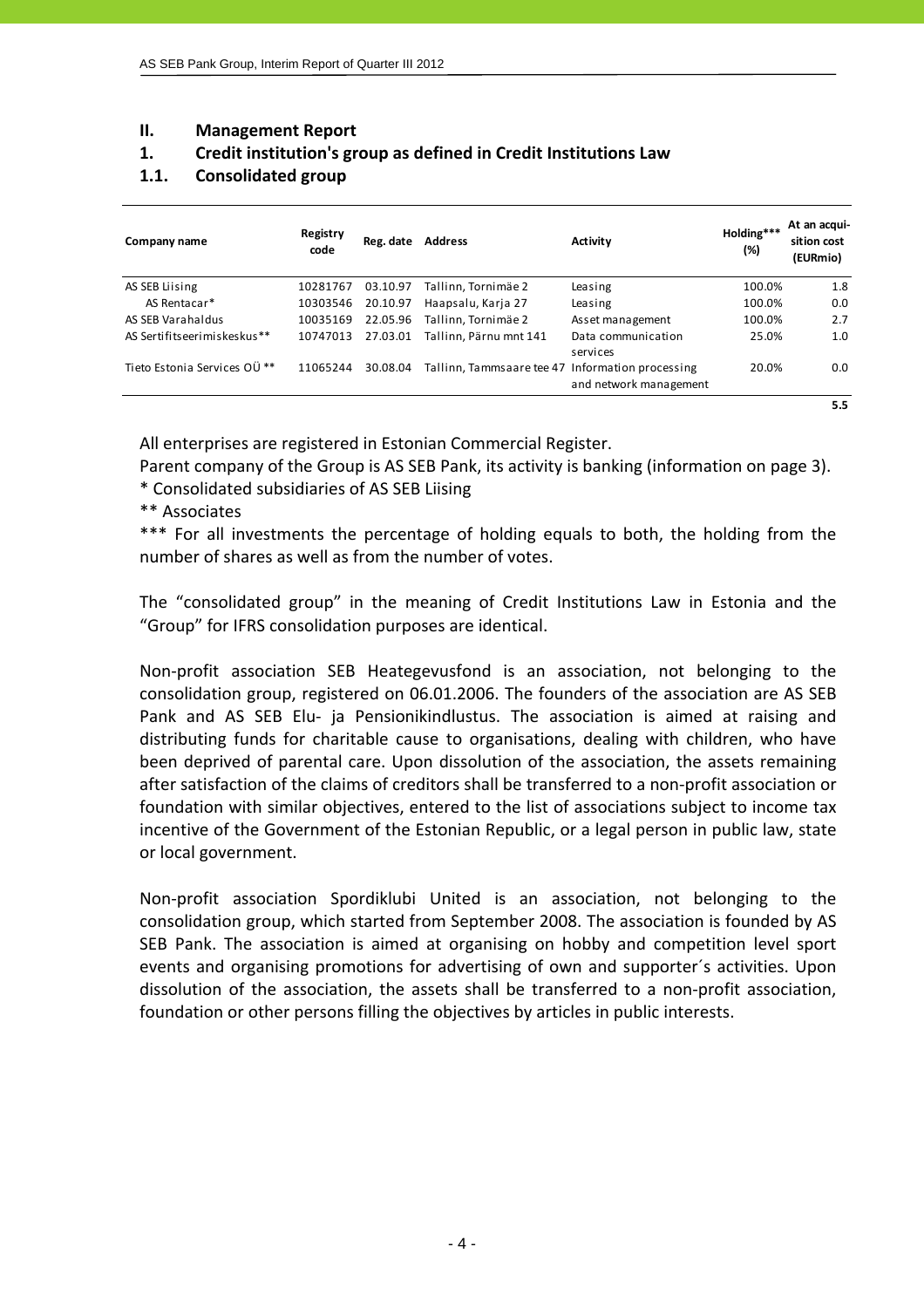# **1.2. Changes in the consolidated group during the accounting period and plans for year 2012**

In July 2012 AS Bangalo (100% of the shares held by AS SEB Pank) and AS SEB Kindlustusmaakler (100% of the shares held by AS SEB Liising) were united with AS SEB Liising .

No such events or trends have occurred by the time of publishing the report, which would affect the strategy of the group in 2012.

# **2. Highlights**

**Since 1 July 2012, SEB Baltic Corporate Banking has been headed by Allan Parik, Member of the Management Board of SEB Eesti.** Allan Parik has been with the bank since 1995. In 1997, he became Head of the Large Corporates Department. He served as Head of the Corporate Banking Division from 2000, as Deputy Head of Corporate Banking from 2007 and as Head of Corporate Banking from 2009. In parallel, Allan Parik will continue to manage also SEB Eesti Corporate Banking in his capacity as Head of SEB Baltic Corporate Banking. Since 1 July, Allan Parik has also been a Member of the Management Board of the SEB Baltic Division.

**Entrepreneurial activity has increased significantly**. Of the Baltic States, entrepreneurial activity is highest in Estonia, allowing for both the absolute number of enterprises founded annually and their ratio to the working‐age population (people aged from 15 to 64). For every fifty working‐age people, one enterprise is founded in Estonia annually; the figures for Latvia and Lithuania are, respectively, every one hundred and every two hundred people. In absolute numbers, nearly twice as many enterprises are founded in Estonia as in Lithuania, even though Lithuania's population is two and a half times that of Estonia.

Starting from September, **SEB introduced Baltic Online** a service that offers the possibility for business clients to manage company accounts in real time through the SEB Estonia Internet Bank as well as in SEB banks in Latvia and Lithuania. A company operating in several countries can now manage, through the SEB Internet Bank, all of their SEB bank accounts in the Baltic States.

**SEB together with other Estonia's leading banks and technology companies started a pilot project to test an innovative payment solution,** where payment card chip functionality has been moved onto a cell phone SIM card. In the future, bank's customers may make their everyday card payments with a mobile phone instead of using payments made with regular plastic cards.

In only a year, the **Mobile Bank** has evolved into a more important channel than the branch network. This is the fastest change in consumption habits in the Estonian banking ever. While at the beginning of last year the Mobile Bank was visited 2,000 times a month, then at the end of the first quarter of this year, already 100,000 times and in September, already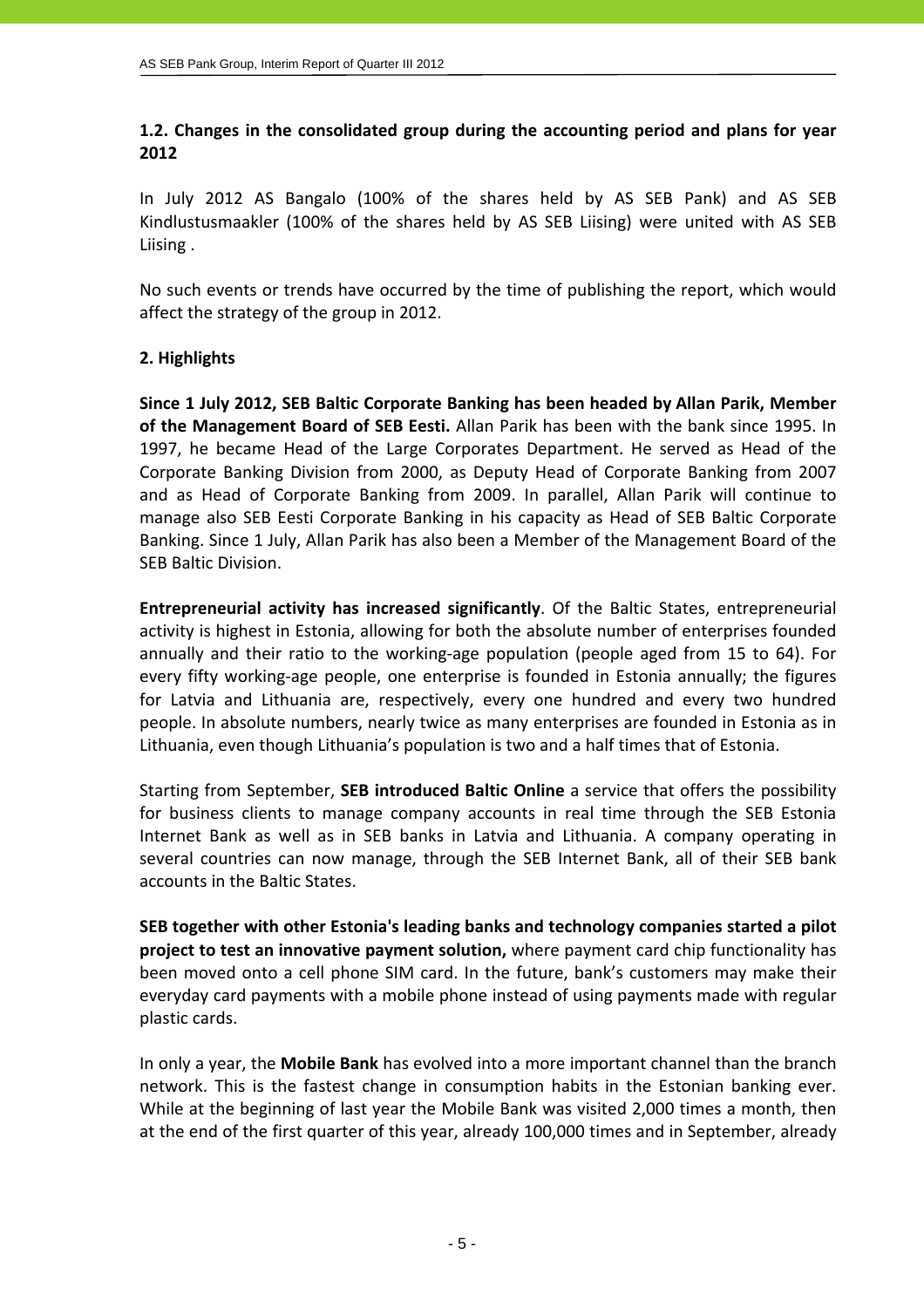240,000 times a month. Thus, the scales are ever more tipping towards the use of e‐ channels.

As of 1 July this year, **SEB is the first large enterprise in Estonia to start paying employer's pension to its employees**.

**SEB Estonia ranked most client friendly bank in Estonia** in TNS EMOR Survey. SEB placed #4 in overall ranking, being first among banks.

**SEB Estonia was a main sponsor of several sports events** in third quarter that were also biggest in our region:

- More than 18 000 runners participated in the **SEB Tallinn Marathon**, which was biggest sporting event ever held in Baltics. The SEB Tallinn Marathon is among the 50 most prestigious marathons in the world.
- 1531 skaters took part in the 6th **SEB Tartu Rollerblading Marathon**.
- More than 7400 riders participated in the **SEB 15th Tartu Cycling Marathon**.

SEB supports Estonia's leading **business plan competition "Ajujaht"** (Brain hunt), aimed at contributing to the creation of new knowledge‐based companies and boosting the business skills of students and young scientists. New competition started at the end of September.

**Social − SEB Charity Fund** made several events for children living on shelter homes. This summer children visited Lady Gaga concert, different sport events and they also made an excursion to Helsinki.

The more than 848 300 customers of SEB Pank Group are served by 1144 employees. The customers are served through many different channels such as 36 branch offices, 231 on‐ line post offices, 338 ATMs, 7121 POS-terminals. There are more than 524 700 debit and credit cards in use. In addition, over 76% of our customers use our SEB Internet Bank and SEB Internet Bank for Business services.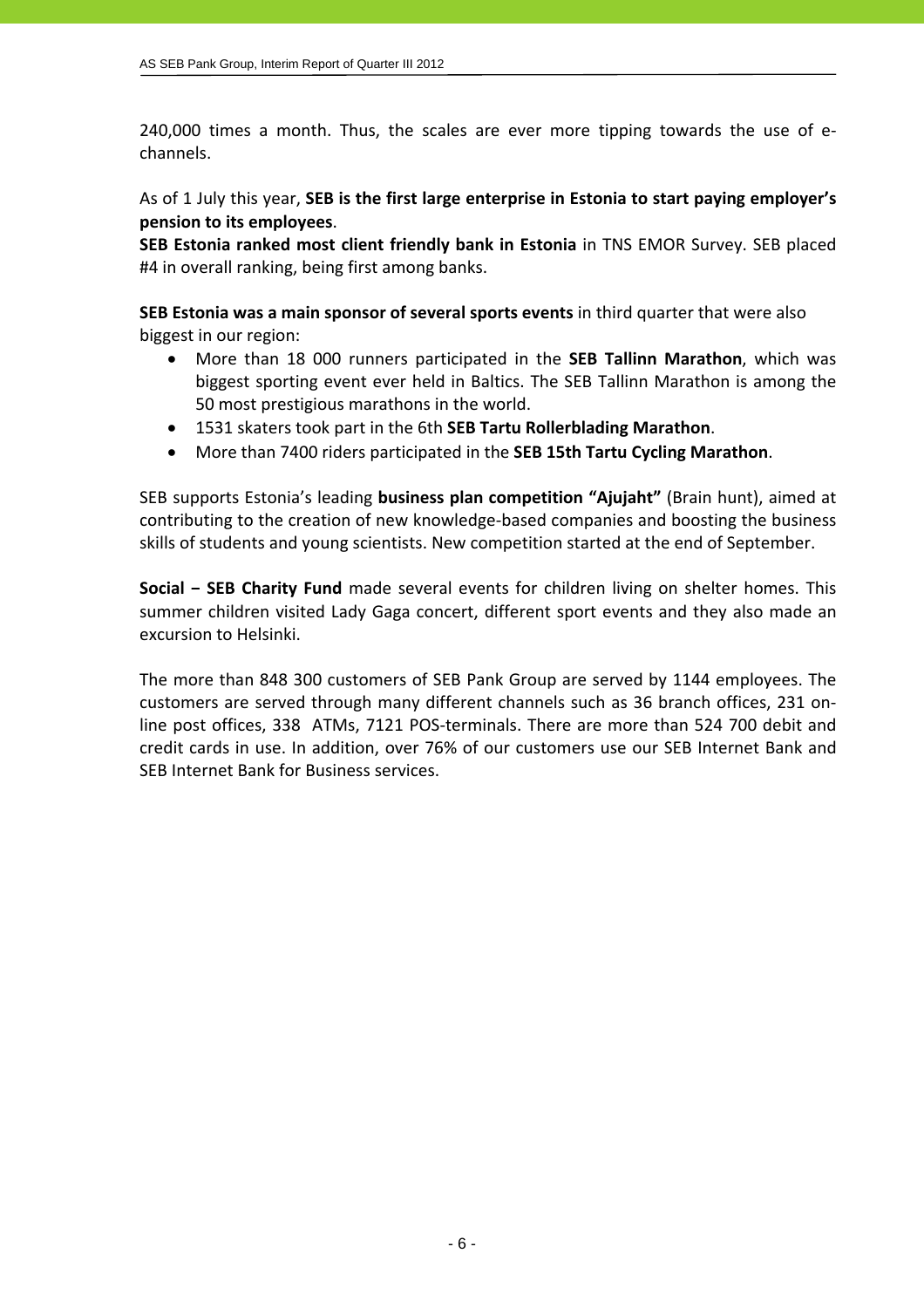# **3. Capital adequacy**

| <b>CAPITAL BASE</b>                                                             | 30.09.12 | 31.12.11 |
|---------------------------------------------------------------------------------|----------|----------|
| Paid-in share capital                                                           | 42.5     | 42.5     |
| Premium                                                                         | 86.3     | 86.1     |
| General banking reserves                                                        | 19.4     | 19.5     |
| Retained earnings / loss                                                        | 481.9    | 383.8    |
| Unrealised profit for previous periods on shares of subsidiaries and associated |          |          |
| companies (negative)                                                            | $-0.1$   | $-0.1$   |
| Intangibles                                                                     | $-0.3$   | $-0.4$   |
| Audited profit for the period                                                   | 0.0      | 98.1     |
| Total primary own funds                                                         | 629.7    | 629.5    |
| Subordinated debt                                                               | 0.0      | 50.0     |
| Available for sale financial instruments                                        | 0.3      | 0.1      |
| Unrealised part of profit on shares of subsidiaries and associated companies    | 0.0      | 0.1      |
| Allowances and adjustments exceeding expected loss                              | 10.3     | 10.6     |
| Total supplementary own funds                                                   | 10.6     | 60.8     |
| <b>Total deductions</b>                                                         | 0.0      | 0.0      |
| Primary own funds after deductions                                              | 629.7    | 629.5    |
| Supplementary own funds after deductions                                        | 10.6     | 60.8     |
| Own funds included in calculation of capital adequacy                           | 640.3    | 690.3    |

| <b>CAPITAL REQUIREMENTS</b>                                                          | 30.09.12 | 31.12.11 |
|--------------------------------------------------------------------------------------|----------|----------|
| Municipalities and regions with standardised approach                                | 6.3      | 5.4      |
| State agencies, non-profit institutions and associations with standardised           | 0.1      | 0.1      |
| Retail claims with standardised approach                                             | 15.0     | 13.9     |
| Overdue claims with standardised approach                                            | 1.1      | 1.2      |
| Shares of investment funds with standardised approach                                | 0.4      | 0.4      |
| Other assets with standardised approach                                              | 3.2      | 2.1      |
| Credit institutions, investment firms and municipalities with IRB                    | 6.8      | 7.0      |
| Other companies with IRB                                                             | 124.9    | 128.2    |
| Retail claims with IRB                                                               | 39.9     | 41.8     |
| Total capital requirements for covering the credit risk and counterparty credit risk | 197.7    | 200.1    |
| Capital requirement for covering interest position risk                              | 1.1      | 1.0      |
| Capital requirement for covering AMA of operational risk                             | 11.7     | 11.2     |
| Capital requirements total                                                           | 210.5    | 212.3    |
| Transition period floor of own funds if using IRB                                    | 302.1    | 301.5    |
| Capital requirements for calculating capital adequacy                                | 302.1    | 301.5    |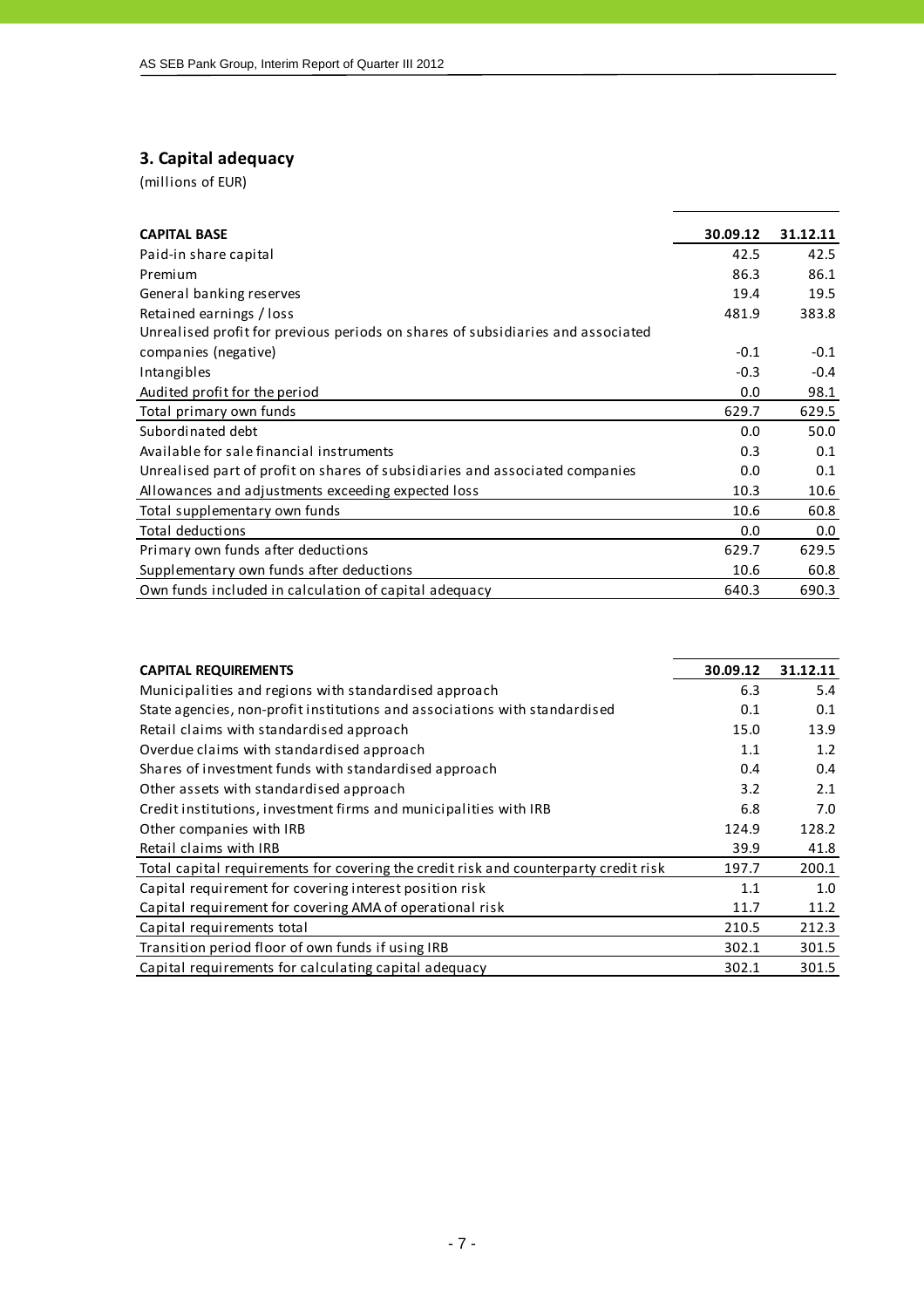#### **CAPITAL RATIOS**

|                         |       | 30.09.12 31.12.11 |
|-------------------------|-------|-------------------|
| Capital adequacy, %     | 21.20 | 22.90             |
| Tier 1 Capital Ratio, % | 20.84 | 20.88             |
| Tier 2 Capital Ratio, % | 0.36  | 2.02              |

#### **MEMBERS OF CONSOLIDATION GROUP, INCLUDED TO CAPITAL ADEQUACY CALCULATION**

AS SEB Pank AS SEB Liising Group AS SEB Varahaldus AS Bangalo (united with AS SEB Liising in July 2012)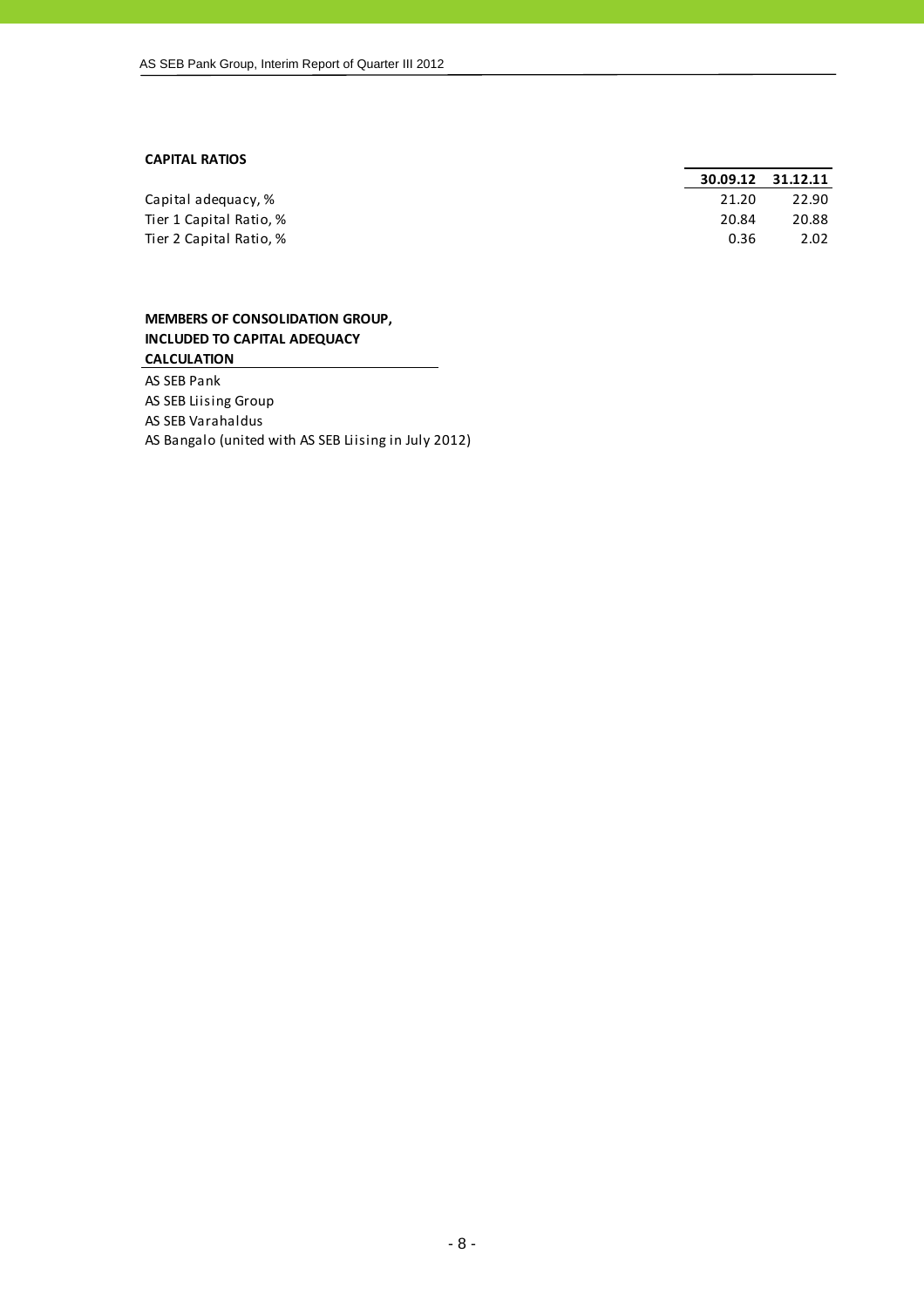# **4. Risk concentration**

| (millions of EUR)                                                                                                      | 30.09.12 | 31.12.11 | 30.09.11 |
|------------------------------------------------------------------------------------------------------------------------|----------|----------|----------|
| Total claims against persons associated with the credit institution's<br>consolidation group                           | 1.2      | 1.3      | 1.1      |
| The share of claims of the persons associated with the credit<br>institution's consolidation group in net own funds, % | 0.19     | 0.18     | 0.19     |
| Total of large exposure claims                                                                                         | 348.8    | 269.0    | 347.2    |
| The share of large exposure claims in net own funds, %                                                                 | 54.48    | 38.98    | 57.00    |
| Number of large exposure customers                                                                                     | 5        | 4        |          |

#### **5. Key figures**

| (millions of EUR)                       |          |          |          |
|-----------------------------------------|----------|----------|----------|
|                                         | 30.09.12 | 31.12.11 | 30.09.11 |
| Net profit                              | 56.2     | 98.1     | 76.2     |
| Average equity                          | 658.9    | 581.1    | 569.9    |
| Return on equity (ROE), %               | 11.37    | 16.88    | 17.83    |
| Average assets                          | 4,115.7  | 4,214.9  | 4,281.9  |
| Return on assets (ROA), %               | 1.82     | 2.33     | 2.37     |
| Net interest income                     | 63.6     | 88.7     | 65.5     |
| Average interest earning assets         | 4,007.7  | 4,101.7  | 4,144.7  |
| Net interest margin (NIM), %            | 2.12     | 2.16     | 2.11     |
| Spread, %                               | 1.97     | 2.00     | 1.96     |
| Cost / Income ratio, %                  | 43.7     | 45.1     | 45.9     |
| Ratio of individually impaired loans, % | 1.57     | 2.25     | 2.65     |

#### **Explanations**

Return on equity (ROE) = Net profit/Average equity \* 100 Average equity = (Equity of current year end + Equity of previous year end)/2 Return on assets (ROA) = Net profit/Average assets \* 100 Average assets = (Assets of current year end + Assets of previous year end)/2 Cost of interest bearing liabilities = Interest expenses/Average interest bearing liabilities \*100 Spread = Yield on interest earning assets ‐ Cost of interest bearing liabilities Cost/Income Ratio = Total Operating Expenses/Total Income \* 100 Ratio of individually impaired loans = Individually impaired loans/Loans to customers \* 100 Net interest margin (NIM) = Net interest income/Average interest earning assets \* 100 Yield on interest earning assets = Interest income/Average interest earning assets \*100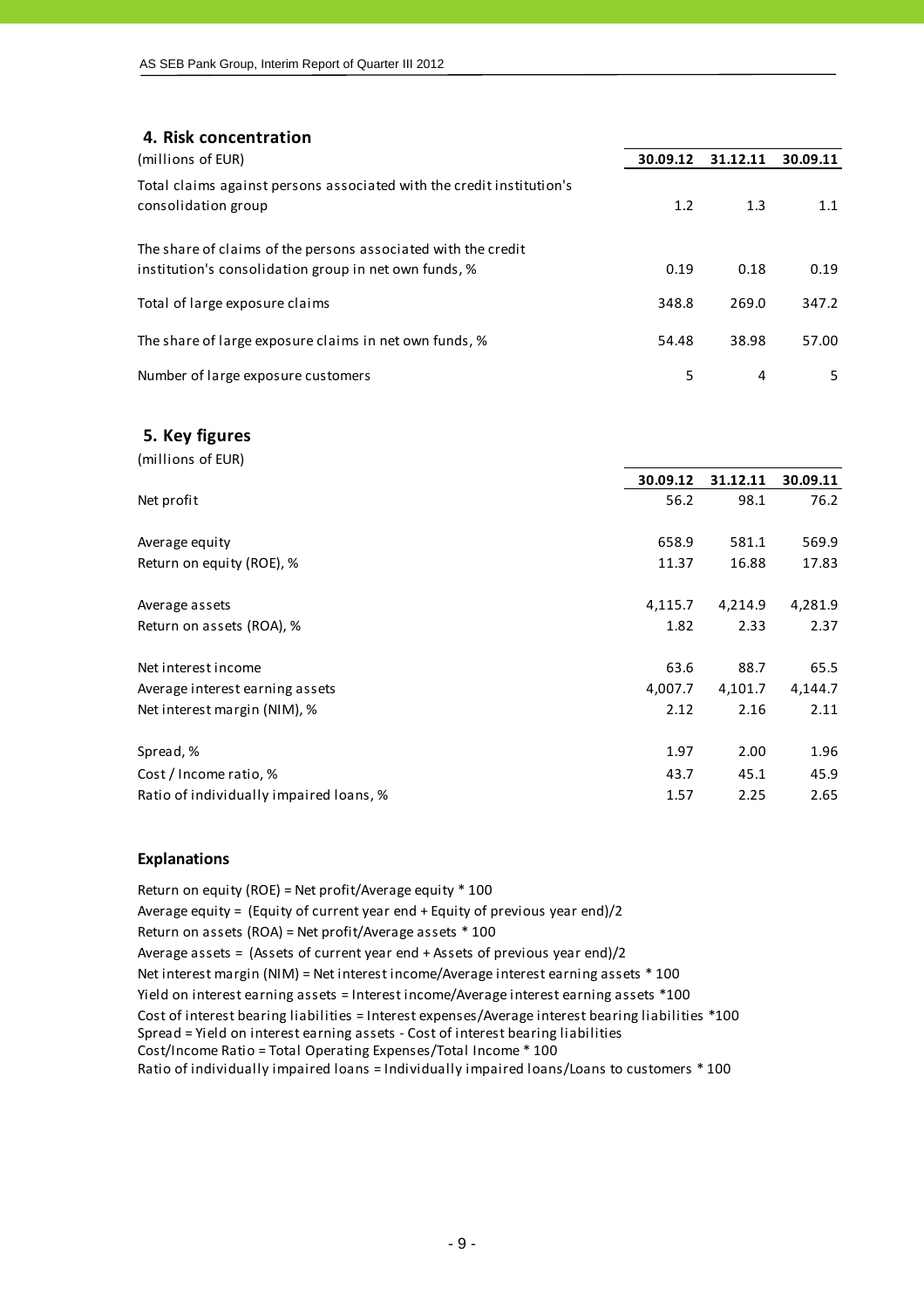#### **Interest earning assets:**

Balances with central bank Loans and advances to credit institutions (all without accrued interests) Loans and advances to customers

#### **Interest bearing liabilities:**

Due to credit institutions Due to customers Loan funds Subordinated loans (all without accrued interests)

#### **Total Operating Expenses:**

Personnel expenses Other expenses Depreciation, amortisation and impairment of tangible and intangible assets

#### **Total Income:**

Net interest income Net fee and commission income Net income from foreign exchange Gains less losses from financial assets at fair value through profit or loss Income from dividends Gains less losses from investment securities Share of profit of associates Other income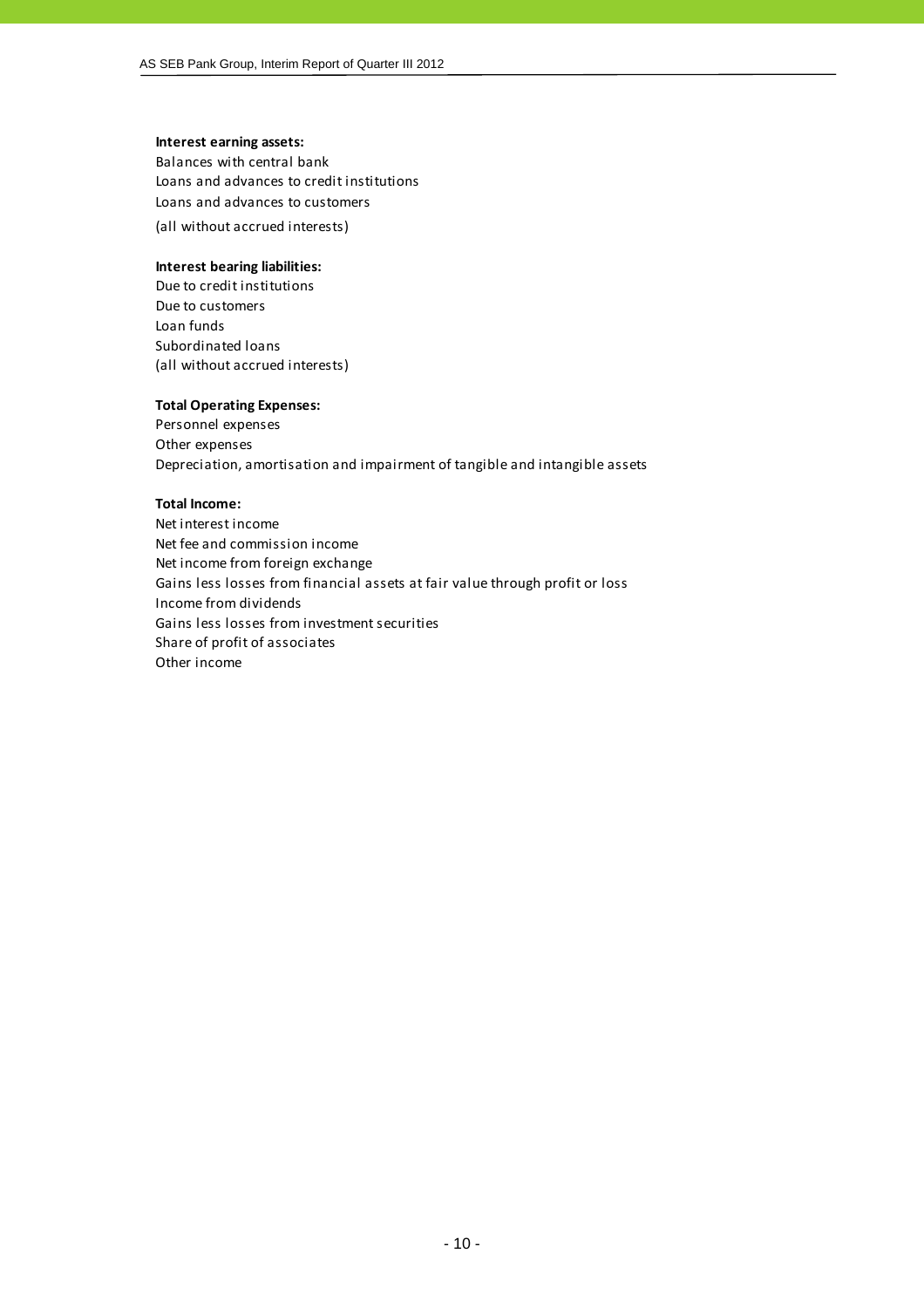# **III. Consolidated financial statements**

# **1. Consolidated income statement**

(millions of EUR)

|                                                       |                | 2012     |        | 2011     |         |
|-------------------------------------------------------|----------------|----------|--------|----------|---------|
|                                                       | Note           | 9 months | QIII   | 9 months | QIII    |
| Interest and similar income                           | $\overline{2}$ | 87.1     | 26.5   | 95.5     | 33.7    |
| Interest expenses and similar charges                 | 3              | $-23.5$  | $-6.3$ | $-30.0$  | $-10.7$ |
| Net Interest Income                                   |                | 63.6     | 20.2   | 65.5     | 23.0    |
| Fee and commission income                             | 4              | 38.1     | 13.3   | 39.1     | 12.4    |
| Fee and commission expense                            | 5              | $-10.8$  | $-3.7$ | $-10.3$  | $-3.4$  |
| Net fee and commission income                         |                | 27.3     | 9.6    | 28.8     | 9.0     |
| Net income from foreign exchange                      |                | 3.6      | 1.3    | 3.5      | 1.4     |
| Gains less losses from financial assets at fair value |                |          |        |          |         |
| through profit or loss                                |                | 2.1      | 0.6    | 1.1      | 0.4     |
| Share of profit of associates                         |                | 0.1      | 0.0    | 0.0      | 0.0     |
| Other income                                          |                | 0.5      | 0.3    | 0.5      | 0.2     |
| Personnel expenses                                    |                | $-25.2$  | $-8.3$ | $-27.0$  | $-9.1$  |
| Other expenses                                        |                | $-14.9$  | $-4.6$ | $-16.3$  | $-5.0$  |
| Depreciation, amortisation and impairment of tangible |                |          |        |          |         |
| and intangible assets                                 |                | $-2.4$   | $-0.9$ | $-2.3$   | $-0.7$  |
| Profit before impairment losses on loans and advances |                | 54.7     | 18.2   | 53.8     | 19.2    |
| Impairment losses on loans and advances               | 6              | 1.5      | $-2.2$ | 22.4     | 6.9     |
| Profit before income tax                              |                | 56.2     | 16.0   | 76.2     | 26.1    |
| Income tax                                            |                | 0.0      | 0.0    | 0.0      | 0.0     |
| Net profit                                            |                | 56.2     | 16.0   | 76.2     | 26.1    |
| Profit attributable to the sole equity holder         |                | 56.2     | 16.0   | 76.2     | 26.1    |

# **2. Consolidated statement of comprehensive income**

|                                                       | 2012     |      | 2011     |        |
|-------------------------------------------------------|----------|------|----------|--------|
|                                                       | 9 months | QIII | 9 months | QIII   |
| Net profit                                            | 56.2     | 16.0 | 76.2     | 26.1   |
| Other comprehensive income/expense                    |          |      |          |        |
| Revaluation of available-for-sale financial assets    | 0.4      | 0.2  | $-0.4$   | $-0.3$ |
| Total other comprehensive income/expense              | 0.4      | 0.2  | $-0.4$   | $-0.3$ |
| <b>Total comprehensive income</b>                     | 56.6     | 16.2 | 75.8     | 25.8   |
| Sole equity holder of the parent entity (total)       | 56.6     | 16.2 | 75.8     | 25.8   |
| -Total comprehensive income from continued operations | 56.6     | 16.2 | 75.8     | 25.8   |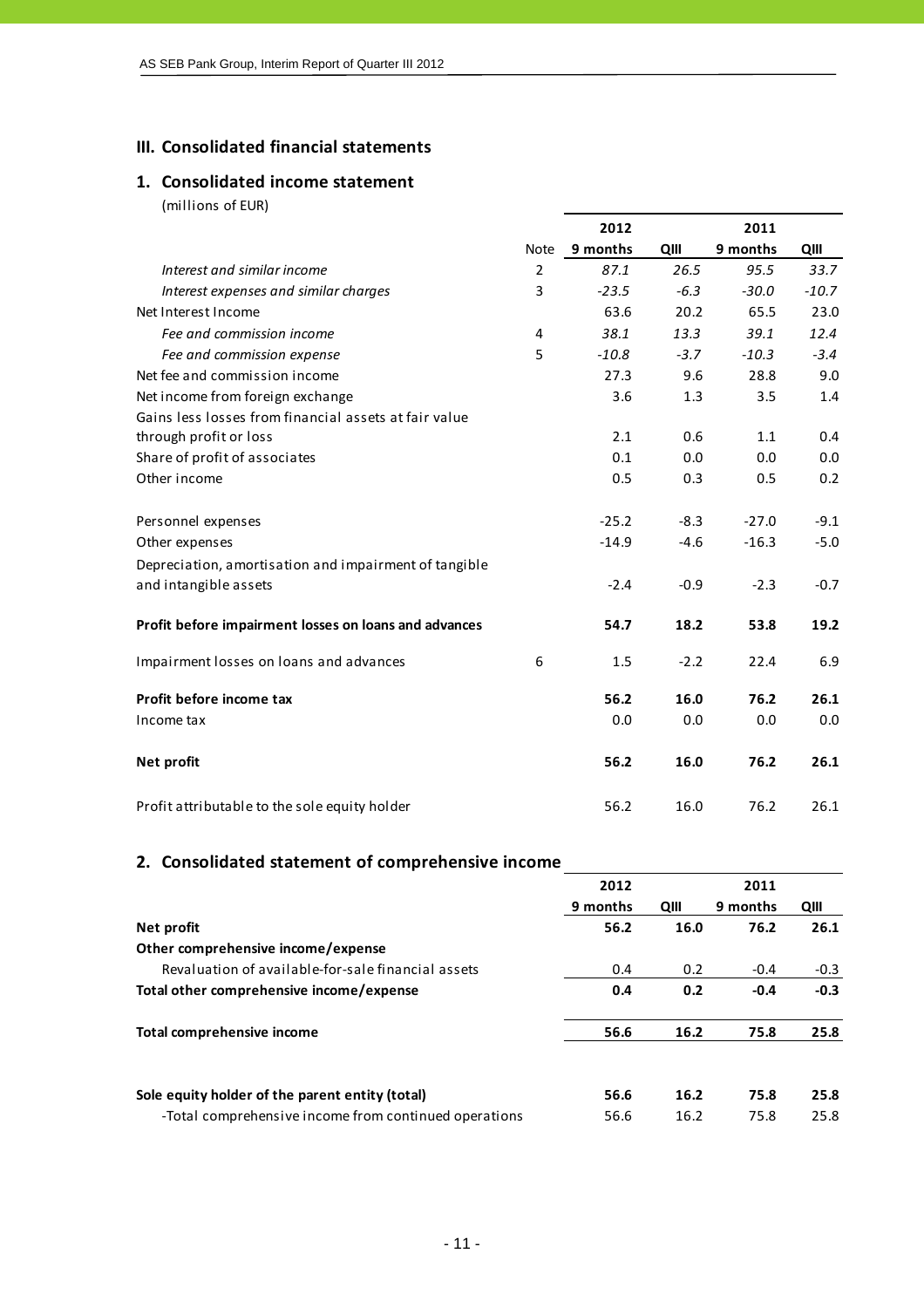# **3. Consolidated statement of financial position**

| (millions of EUR)                                     |          |          |
|-------------------------------------------------------|----------|----------|
|                                                       | 30.09.12 | 31.12.11 |
| <b>ASSETS</b>                                         |          |          |
| Cash                                                  | 43.7     | 38.7     |
| Balances with central bank                            | 26.3     | 49.5     |
| Loans and advances to credit institutions             | 413.9    | 423.0    |
| Loans and advances to customers                       | 3,567.6  | 3,540.5  |
| Financial assets held for trading                     | 22.6     | 21.0     |
| Financial assets at fair value through profit or loss | 7.4      | 0.0      |
| Available-for-sale financial assets                   | 5.4      | 4.9      |
| Other assets                                          | 30.5     | 18.0     |
| Investments in associates                             | 0.6      | 0.5      |
| Intangible assets                                     | 0.3      | 0.4      |
| Property, plant and equipment                         | 9.0      | 7.5      |
| <b>TOTAL ASSETS</b>                                   | 4,127.3  | 4,104.0  |

#### **LIABILITIES AND SHAREHOLDERS' EQUITY**

| Due to credit institutions                                 | 802.2   | 948.5   |
|------------------------------------------------------------|---------|---------|
| Due to customers                                           | 2,505.9 | 2,378.8 |
| Loan funds                                                 | 24.7    | 18.1    |
| Other liabilities                                          | 83.1    | 54.8    |
| Financial liabilities at fair value through profit or loss | 22.8    | 20.5    |
| Provisions                                                 | 1.2     | 2.9     |
| Subordinated loans                                         | 0.0     | 50.1    |
| <b>Total Liabilities</b>                                   | 3,439.9 | 3,473.7 |
| Share capital                                              | 42.5    | 42.5    |
| Share premium                                              | 86.3    | 86.1    |
| Other reserves                                             | 20.1    | 19.8    |
| Retained earnings                                          | 538.5   | 481.9   |
| Total shareholders' equity                                 | 687.4   | 630.3   |
| <b>TOTAL LIABILITIES AND SHAREHOLDERS' EQUITY</b>          | 4,127.3 | 4,104.0 |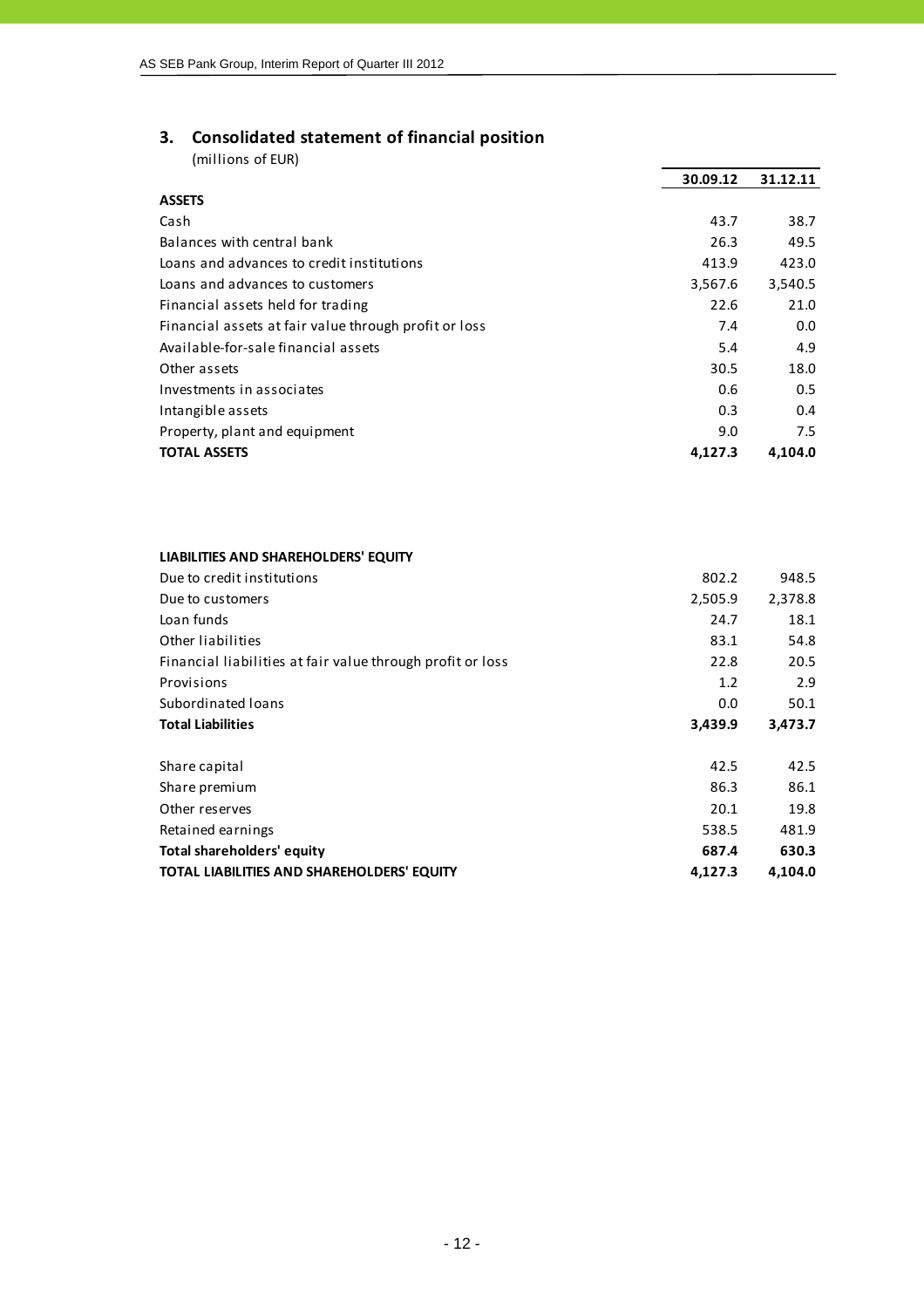#### **4. Consolidated cash flow statement**

|                                                                                 | 2012     | 2011     |
|---------------------------------------------------------------------------------|----------|----------|
|                                                                                 | 9 months | 9 months |
| I. Cash flows from operating activities                                         |          |          |
| Interest received                                                               | 88.6     | 94.0     |
| Interest paid                                                                   | $-26.8$  | $-30.1$  |
| Fee and commission received                                                     | 38.1     | 39.1     |
| Fee and commission paid                                                         | $-10.8$  | $-10.3$  |
| Net trading income and other operating income                                   | 4.4      | 2.5      |
| Personnel expenses and other operating expenses                                 | $-37.6$  | $-40.2$  |
| Cash flows from operating activities before changes in the operating assets     |          |          |
| and liabilities                                                                 | 55.9     | 55.0     |
| Changes in operating assets:                                                    |          |          |
| Loans and advances to credit institutions and mandatory reserve in central bank | 305.4    | $-188.7$ |
| Loans and advances to customers                                                 | $-26.7$  | 43.4     |
| Other assets                                                                    | $-5.5$   | $-0.7$   |
|                                                                                 |          |          |
| <b>Changes of operating liabilities:</b>                                        |          |          |
| Due to credit institutions                                                      | $-115.7$ | $-374.8$ |
| Due to customers                                                                | 127.7    | 253.7    |
| Loan funds                                                                      | 6.5      | 7.3      |
| Other liabilities                                                               | 1.0      | $-0.1$   |
| Cash flow from (used in) operating activities                                   | 348.6    | $-204.9$ |
| II. Cash flows from investing activities                                        |          |          |
| Net increase-/decrease+ of investment portfolio securities                      | $-7.4$   | $-0.3$   |
| Proceeds from sale and liquidation of associates and subsidiaries               | 0.0      | 0.4      |
| Purchase of investment properties, tangible and intangible assets               | $-3.8$   | $-2.0$   |
| Proceeds from sale of investment properties, tangible and intangible assets     | 0.0      | 1.8      |
| Cash flow from (used in) investing activities                                   | $-11.2$  | $-0.1$   |
| III. Cash flows from financing activities                                       |          |          |
| Repayments of subordinated loans                                                | $-50.0$  | $-50.0$  |
| Cash used in financing activities                                               | $-50.0$  | $-50.0$  |
|                                                                                 |          |          |
| Net decrease/increase in cash and cash equivalents                              | 287.4    | $-255.0$ |
| Cash and cash equivalents at the beginning of period                            | 87.3     | 562.0    |
| Effect of exchange rate changes on cash and cash equivalents                    | 0.0      | 0.1      |
| Cash and cash equivalents at the end of period                                  | 374.7    | 307.1    |
|                                                                                 |          |          |

| Cash and cash equivalents includes:                      | 30.09.12 | 30.09.11 |
|----------------------------------------------------------|----------|----------|
| Cash on hand                                             | 43.6     | 36.2     |
| Balances with the central bank without mandatory reserve | 0.0      | 0.5      |
| Liquid deposits in other credit institutions             | 331.0    | 270.2    |
| Trading portfolio                                        | 0.1      | 0.2      |
|                                                          | 374.7    | 307.1    |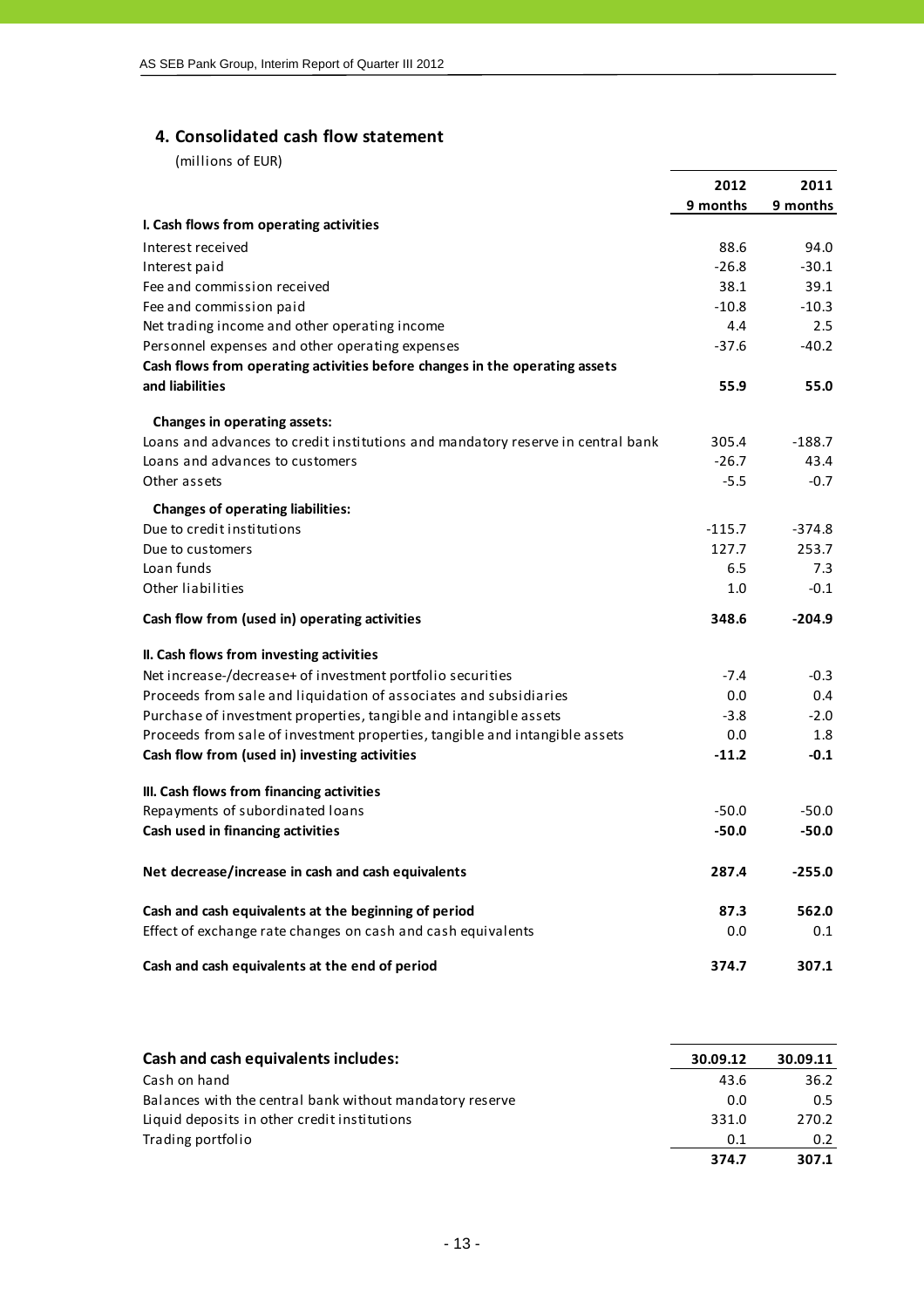# **5. Changes in consolidated shareholders' equity**

|                                                                  |              |              |                 |                 | <b>Total</b>  |
|------------------------------------------------------------------|--------------|--------------|-----------------|-----------------|---------------|
|                                                                  | <b>Share</b> | <b>Share</b> |                 | <b>Retained</b> | shareholders' |
|                                                                  | capital      | premium      | <b>Reserves</b> | profit          | equity        |
| Year beginning 01.01.2011                                        | 42.5         | 86.1         | 20.0            | 383.2           | 531.8         |
| Statutory reserve                                                | 0.0          | 0.0          | $-0.1$          | 0.1             | 0.0           |
| Other                                                            | 0.0          | 0.0          | 0.0             | 0.4             | 0.4           |
| Net profit                                                       | 0.0          | 0.0          | 0.0             | 76.2            | 76.2          |
| Other comprehensive expense:<br>Net change in available-for-sale |              |              |                 |                 |               |
| financial assets                                                 | 0.0          | 0.0          | $-0.4$          | 0.0             | $-0.4$        |
| Total other comprehensive expense                                | 0.0          | 0.0          | $-0.4$          | 0.0             | $-0.4$        |
| <b>Total comprehensive income</b>                                | 0.0          | 0.0          | $-0.4$          | 76.2            | 75.8          |
| <b>Final balance 30.09.2011</b>                                  | 42.5         | 86.1         | 19.5            | 459.9           | 608.0         |
| Year beginning 01.01.2012                                        | 42.5         | 86.1         | 19.8            | 481.9           | 630.3         |
| Statutory reserve                                                | 0.0          | 0.0          | $-0.1$          | 0.1             | 0.0           |
| Other                                                            | 0.0          | 0.2          | 0.0             | 0.3             | 0.5           |
| Net profit                                                       | 0.0          | 0.0          | 0.0             | 56.2            | 56.2          |
| Other comprehensive expense:<br>Net change in available-for-sale |              |              |                 |                 |               |
| financial assets                                                 | 0.0          | 0.0          | 0.4             | 0.0             | 0.4           |
| Total other comprehensive expense                                | 0.0          | 0.0          | 0.4             | 0.0             | 0.4           |
| Total comprehensive income                                       | 0.0          | 0.0          | 0.4             | 56.2            | 56.6          |
| <b>Final balance 30.09.2012</b>                                  | 42.5         | 86.3         | 20.1            | 538.5           | 687.4         |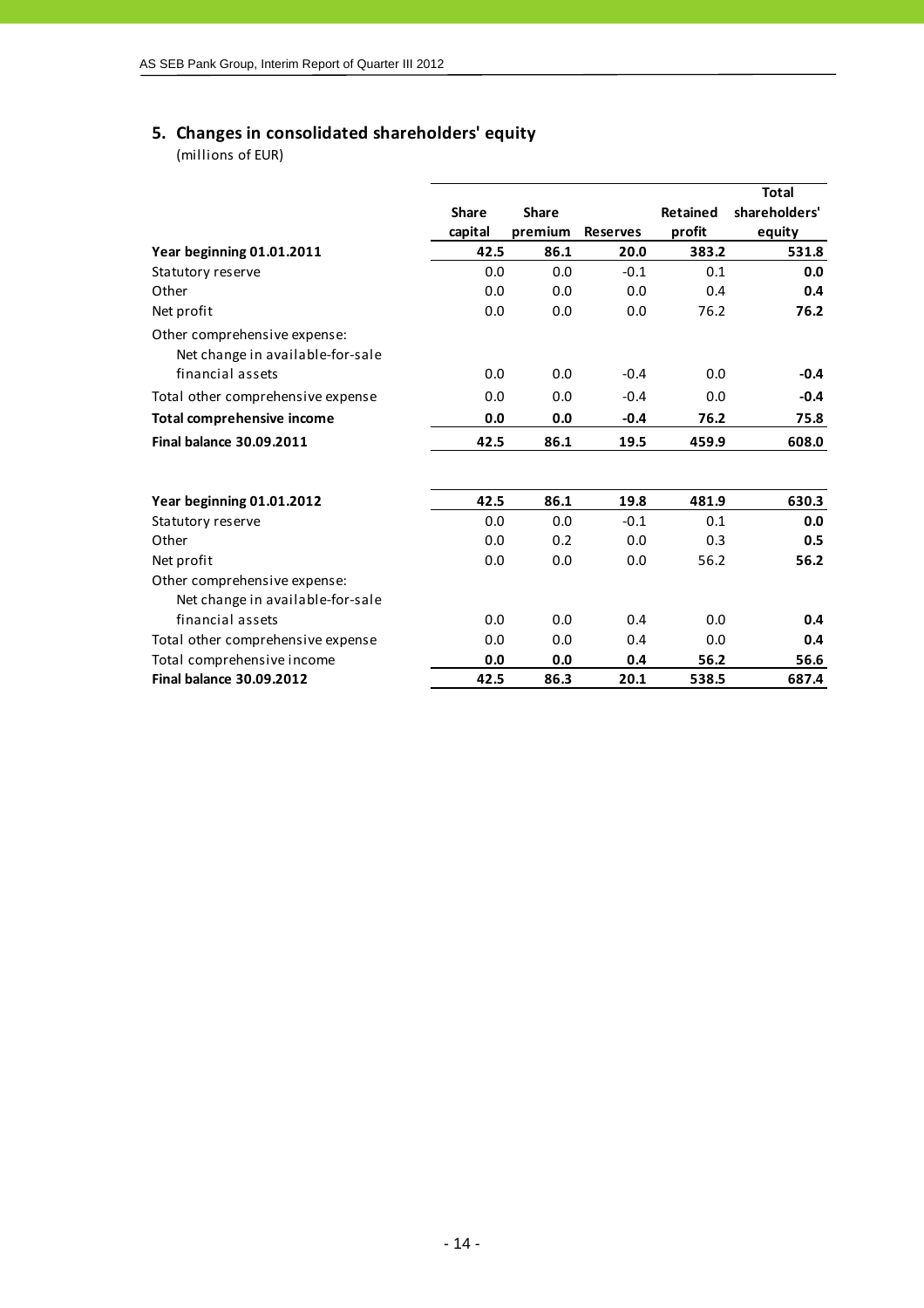# **6. Contingent assets and liabilities and commitments**

(millions of EUR)

| 30.09.12                                                                                   | <b>Contract amount</b> | <b>Balance value</b> |               |                    |
|--------------------------------------------------------------------------------------------|------------------------|----------------------|---------------|--------------------|
|                                                                                            | <b>Assets</b>          | Liabilities          | <b>Assets</b> | <b>Liabilities</b> |
| 1. Irrevocable and revocable transactions                                                  | 7.3                    | 997.2                | 0.0           | 0.0                |
| 1.1. Guarantees and other similar off-balance sheet<br>irrovocable liabilitieas and claims | 0.8                    | 228.5                | 0.0           | 0.0                |
| incl. financial guarantees                                                                 | 0.0                    | 52.7                 | 0.0           | 0.0                |
| 1.2. Loan commitments                                                                      | 6.5                    | 668.7                | 0.0           | 0.0                |
| 1.3. Other revocable transactions                                                          | 0.0                    | 100.0                | 0.0           | 0.0                |
| 2. Derivatives                                                                             | 601.0                  | 600.0                | 22.3          | 22.8               |
| 2.1. Currency related derivatives                                                          | 211.6                  | 211.3                | 1.0           | 0.8                |
| 2.2. Interest related derivatives                                                          | 358.9                  | 358.7                | 19.7          | 19.7               |
| 2.3. Equity related derivatives*                                                           | 30.5                   | 30.0                 | 1.6           | 2.3                |
|                                                                                            | 608.3                  | 1,597.2              | 22.3          | 22.8               |

| 31.12.11                                                                                                                 | <b>Contract amount</b> |               | <b>Balance value</b> |                    |  |
|--------------------------------------------------------------------------------------------------------------------------|------------------------|---------------|----------------------|--------------------|--|
|                                                                                                                          | <b>Assets</b>          | Liabilities   | <b>Assets</b>        | <b>Liabilities</b> |  |
| 1. Irrevocable and revocable transactions                                                                                | 7.2                    | 707.6         | 0.0                  | 0.0                |  |
| 1.1. Guarantees and other similar off-balance sheet<br>irrovocable liabilitieas and claims<br>incl. financial guarantees | 0.7<br>0.0             | 244.7<br>76.5 | 0.0<br>0.0           | 0.0<br>0.0         |  |
| 1.2. Loan commitments                                                                                                    | 6.5                    | 362.9         | 0.0                  | 0.0                |  |
| 1.3. Other revocable transactions                                                                                        | 0.0                    | 100.0         | 0.0                  | 0.0                |  |
| 2. Derivatives                                                                                                           | 506.9                  | 505.9         | 19.8                 | 20.5               |  |
| 2.1. Currency related derivatives                                                                                        | 119.8                  | 119.5         | 1.3                  | 1.1                |  |
| 2.2. Interest related derivatives                                                                                        | 346.5                  | 346.4         | 17.3                 | 17.2               |  |
| 2.3. Equity related derivatives*                                                                                         | 40.6                   | 40.0          | 1.2                  | 2.2                |  |
|                                                                                                                          | 514.1                  | 1,213.5       | 19.8                 | 20.5               |  |

\* Derivative transactions are executed to cover the client's position and the derivative risks are not taken to own portfolio. All risks arising from these transactions are fully mitigated with parent company. The equity option prices are calculated using for all input data (e.g. underlying prices or volumes) either independently sourced input (e.g. the underlying prices) or an independent price verification is performed on the next day to compare the values to independently sourced market data (e.g. for volumes).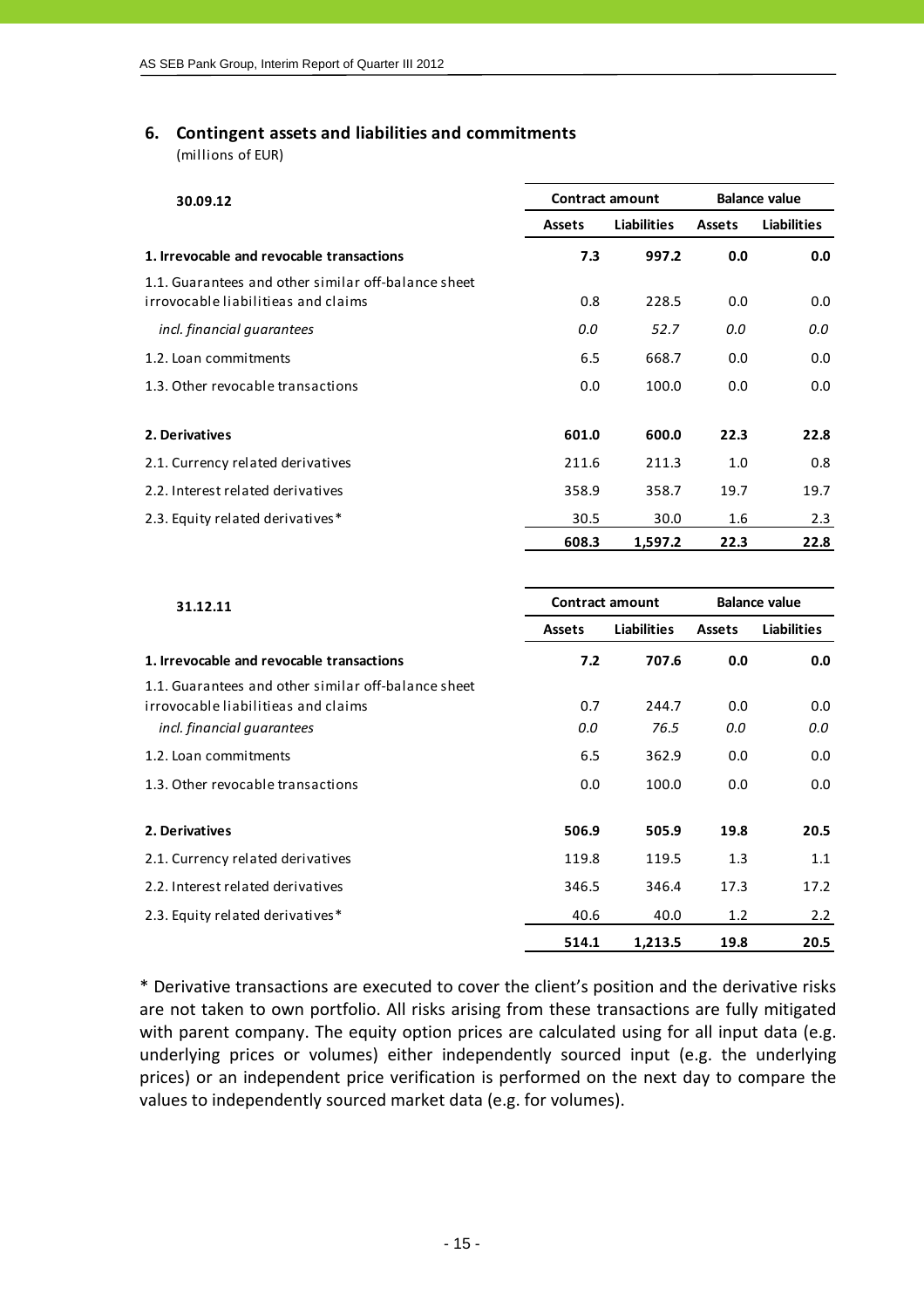# **Accounting principles**

The interim report of AS SEB Pank Group for Quarter III 2012 has been prepared in conformity with International Accounting Standard IAS 34 "Interim Financial Reporting" and the disclosure requirements, established by Eesti Pank.

The accounting principles, used in the interim report of AS SEB Pank Group for Quarter III 2012 are in conformity with the accounting principles used in the annual report for the year ended on 31 December 2011.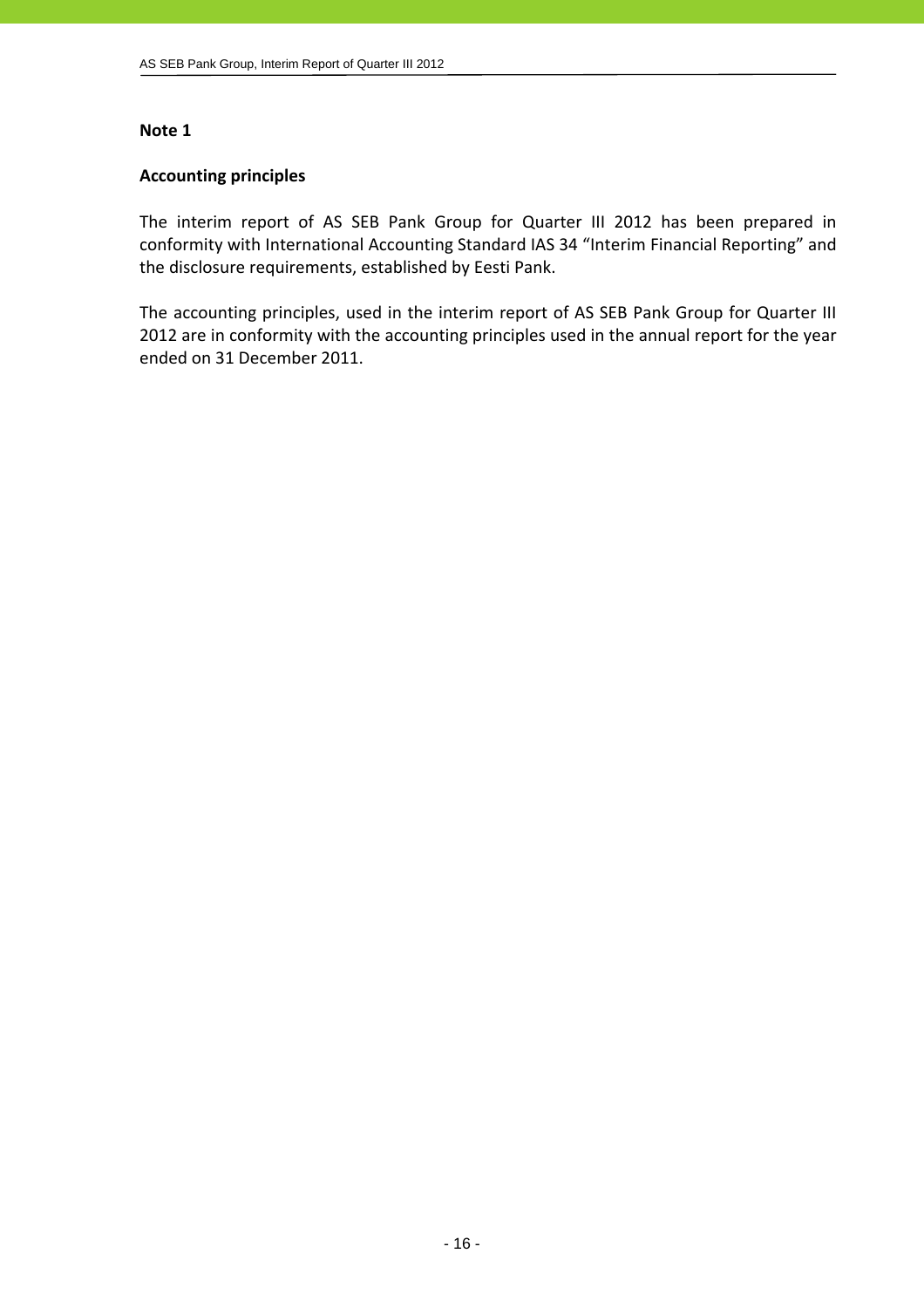#### **Interest and similar income**

(millions of EUR) **2012 2011**

|                           | 9 months | QIII | 9 months | QIII |
|---------------------------|----------|------|----------|------|
| Loans                     | 72.9     | 22.1 | 80.3     | 28.2 |
| Leasing                   | 11.6     | 3.7  | 12.6     | 4.3  |
| Deposits with other banks | 2.5      | 0.6  | 2.5      | 1.2  |
| Fixed income securities   | 0.1      | 0.1  | 0.1      | 0.0  |
|                           | 87.1     | 26.5 | 95.5     | 33.7 |

#### **Note 3**

#### **Interest expenses and similar charges** (millions of EUR) **2012 2011**

| . <del>.</del>                 |          |        |          |        |
|--------------------------------|----------|--------|----------|--------|
|                                | 9 months | QIII   | 9 months | QIII   |
| Credit institutions            | $-11.7$  | $-3.1$ | $-17.0$  | $-5.6$ |
| Time and other saving deposits | $-7.8$   | $-2.0$ | $-7.6$   | $-3.1$ |
| Demand deposits                | $-3.1$   | $-1.0$ | $-3.6$   | $-1.5$ |
| Subordinated debts             | $-0.5$   | 0.0    | $-1.5$   | $-0.4$ |
| Loan funds                     | $-0.4$   | $-0.2$ | $-0.3$   | $-0.1$ |
|                                | $-23.5$  | $-6.3$ | -30.0    | -10.7  |

#### **Note 4**

#### **Fee and commission income**

(millions of EUR) **2012 2011**

|                                               | 9 months | QIII | 9 months | QIII |
|-----------------------------------------------|----------|------|----------|------|
| Payment cards related commissions             | 15.2     | 5.4  | 14.6     | 4.8  |
| Securities market services *                  | 8.8      | 3.0  | 9.5      | 3.0  |
| <b>Transaction fees</b>                       | 3.9      | 1.3  | 4.0      | 1.4  |
| Credit contracts**                            | 3.1      | 1.2  | 3.1      | 1.1  |
| Non-life insurance brokerage fees             | 1.4      | 0.5  | 2.7      | 0.3  |
| Other settlement fees                         | 2.2      | 0.8  | 1.5      | 0.5  |
| Income from leasing agreements (full service) | 1.0      | 0.3  | 1.1      | 0.3  |
| Income from electronic channels               | 0.9      | 0.3  | 0.9      | 0.3  |
| Cash handling fees                            | 0.6      | 0.2  | 0.7      | 0.3  |
| Commodity futures fees                        | 0.1      | 0.0  | 0.1      | 0.0  |
| Other                                         | 0.9      | 0.3  | 0.9      | 0.4  |
|                                               | 38.1     | 13.3 | 39.1     | 12.4 |

\* Securities market services includes asset management fees of investment funds and securties portfolios, custody services, advisory fees and other with securities transactions related fees.

\*\* Credit contracts include loan, leasing, letter of credit and guarantee contracts, which are short‐term and do not constitute interest income, but are of administrative nature for arrangement or reorganisation of credits.

#### **Note 5**

| Fee and commission expense                    |          |        |          |        |
|-----------------------------------------------|----------|--------|----------|--------|
| (millions of EUR)                             | 2012     |        | 2011     |        |
|                                               | 9 months | QIII   | 9 months | QIII   |
| Payment cards related commissions             | $-6.6$   | $-2.3$ | $-5.5$   | $-1.8$ |
| Cash collecting fees                          | $-1.0$   | $-0.3$ | $-1.5$   | $-0.5$ |
| Expenses to leasing agreements (full service) | $-1.3$   | $-0.4$ | $-1.4$   | $-0.5$ |
| Securities market services                    | $-0.9$   | $-0.3$ | $-0.9$   | $-0.3$ |
| <b>Transaction fees</b>                       | $-0.5$   | $-0.2$ | $-0.5$   | $-0.2$ |
| Expenses of electronic channels               | $-0.4$   | $-0.2$ | $-0.4$   | $-0.1$ |
| Other                                         | $-0.1$   | 0.0    | $-0.1$   | 0.0    |
|                                               | $-10.8$  | $-3.7$ | $-10.3$  | $-3.4$ |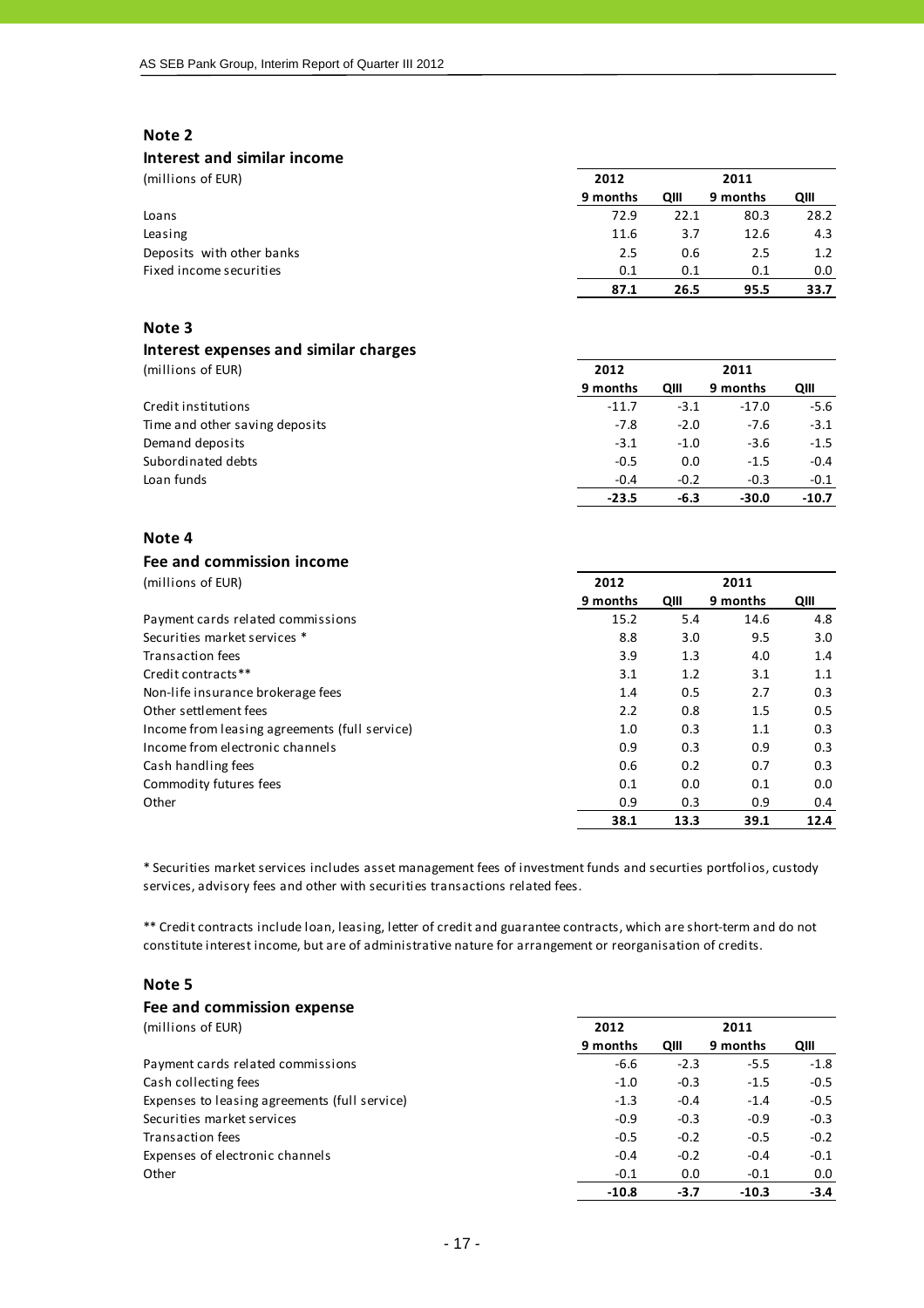#### **Impairment losses on loans and advances**

| (millions of EUR)                                  | 2012     |        | 2011     |        |
|----------------------------------------------------|----------|--------|----------|--------|
|                                                    | 9 months | QIII   | 9 months | QIII   |
| <b>Impairment losses</b>                           | $-0.2$   | $-2.4$ | 26.7     | 6.0    |
| impairment losses of reporting period              | $-9.9$   | $-5.6$ | $-10.8$  | $-1.8$ |
| recoveries from write-offs                         | 0.2      | 0.1    | 0.1      | 0.0    |
| decreasing of impairment losses of previous period | 9.5      | 3.1    | 37.4     | 7.8    |
| Impairment losses for contingent liabilities       | 1.7      | 0.2    | $-4.3$   | 0.9    |
|                                                    | 1.5      | $-2.2$ | 22.4     | 6.9    |

# **Note 7**

# **Allowances on loans and advances**

(millions of EUR)

|                                             | 30.09.12 | 31.12.11 |
|---------------------------------------------|----------|----------|
| At the beginning of period (January, 1)     | 131.0    | 179.5    |
| Allowances of reporting period              | 9.9      | 14.7     |
| Decreasing of allowances of previous period | $-9.5$   | $-42.0$  |
| Loans and advances written off              | $-20.4$  | $-21.2$  |
| At the end of period                        | 111.0    | 131.0    |
|                                             |          |          |
| Recoveries from write-offs                  | 0.2      | 0.2      |

# **Note 8**

#### **Loans and advances to customers by remaining maturity**

|          | Less than $3-12$ 1-5 5-10 Over 10 |       |       |                                         |       |
|----------|-----------------------------------|-------|-------|-----------------------------------------|-------|
|          | 3 months months                   | vears | vears | vears                                   | Total |
| 30.09.12 |                                   |       |       | 268.3 510.4 1,378.8 513.3 896.8 3,567.6 |       |
| 31.12.11 |                                   |       |       | 174.2 509.0 1,390.1 517.9 949.3 3,540.5 |       |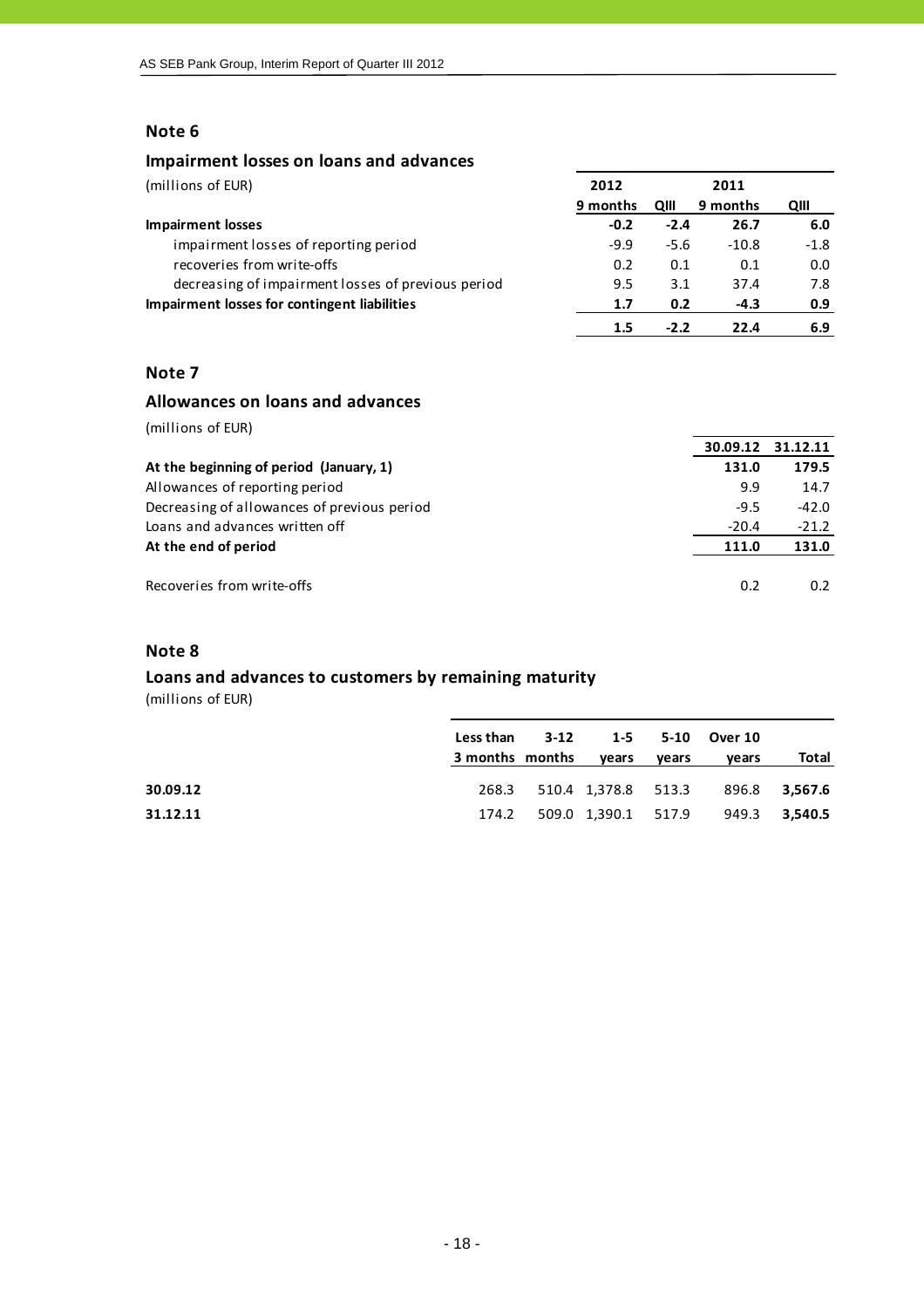#### **Geographic concentration of financial assets and liabilities**

(millions of EUR)

|                      | Cash,<br>balances<br>with central |           |         |        |         |          |         |          |          |             |
|----------------------|-----------------------------------|-----------|---------|--------|---------|----------|---------|----------|----------|-------------|
|                      | bank, loans                       |           |         |        |         |          |         |          |          |             |
| 30.09.12             | and                               | Loans and |         |        |         | Due to   |         |          |          |             |
|                      | advances to                       | advances  |         |        |         | credit   | Due to  | Other    | Total    | Contin-     |
|                      | credit                            | to custo- | Securi- | Other  | Total   | institu- | custo-  | liabili- | liabili- | gent        |
|                      | institutions                      | mers      | ti es   | assets | assets  | tions    | mers    | ties     | ties     | liabilities |
| Sweden               | 394.7                             | 1.3       | 3.1     | $-0.2$ | 398.9   | 708.4    | 8.0     | 19.7     | 736.1    | 1.4         |
| Estonia              | 70.2                              | 3,527.7   | 29.1    | 38.2   | 3,665.2 | 23.5     | 2,133.6 | 107.6    | 2,264.7  | 982.8       |
| United Kingdom       | 0.1                               | 1.7       | 0.0     | 0.1    | 1.9     | 2.0      | 25.9    | 0.0      | 27.9     | 0.2         |
| Russia               | 0.2                               | 0.4       | 0.0     | 0.1    | 0.7     | 1.8      | 24.7    | 0.0      | 26.5     | 0.1         |
| Germany              | 0.3                               | 0.2       | 0.0     | 0.0    | 0.5     | 25.7     | 6.6     | 0.0      | 32.3     | 7.4         |
| <b>United States</b> | 0.4                               | 0.5       | 0.7     | 0.2    | 1.8     | 0.0      | 58.2    | 0.0      | 58.2     | 0.1         |
| Canada               | 0.0                               | 0.0       | 0.0     | 0.0    | 0.0     | 0.0      | 1.0     | 0.0      | 1.0      | 0.0         |
| Japan                | 0.0                               | 0.0       | 0.0     | 0.0    | 0.0     | 0.0      | 0.3     | 0.0      | 0.3      | 0.0         |
| Finland              | 0.0                               | 18.4      | 0.0     | 0.8    | 19.2    | 0.0      | 11.6    | 0.8      | 12.4     | 2.8         |
| Latvia               | 5.6                               | 0.1       | 0.0     | 0.0    | 5.7     | 38.5     | 7.7     | 0.1      | 46.3     | 0.0         |
| Lithuania            | 1.5                               | 0.0       | 0.0     | 0.0    | 1.5     | 0.3      | 8.8     | 0.0      | 9.1      | 0.0         |
| Luxembourg           | 0.4                               | 0.0       | 0.0     | 0.4    | 0.8     | 0.7      | 0.2     | 0.0      | 0.9      | 0.0         |
| Netherlands          | 0.0                               | 0.5       | 0.0     | 0.0    | 0.5     | 0.0      | 1.7     | 0.0      | 1.7      | 0.0         |
| Other Western Europe | 9.8                               | 16.2      | 0.1     | $-0.1$ | 26.0    | 1.2      | 32.2    | 0.0      | 33.4     | 1.6         |
| Other Eastern Europe | 0.7                               | 0.0       | 0.2     | 0.2    | 1.1     | 0.0      | 2.6     | 0.0      | 2.6      | 0.0         |
| Other countries      | 0.0                               | 0.6       | 2.8     | 0.1    | 3.5     | 0.1      | 182.8   | 3.7      | 186.6    | 0.8         |
|                      | 483.9                             | 3,567.6   | 36.0    | 39.8   | 4,127.3 | 802.2    | 2,505.9 | 131.9    | 3,440.0  | 997.2       |

| 31.12.11             | Cash,<br>balances |           |         |        |         |          |         |          |          |             |
|----------------------|-------------------|-----------|---------|--------|---------|----------|---------|----------|----------|-------------|
|                      | with central      |           |         |        |         |          |         |          |          |             |
|                      |                   |           |         |        |         |          |         |          |          |             |
|                      | bank, loans       |           |         |        |         |          |         |          |          |             |
|                      | and               | Loans and |         |        |         | Due to   |         |          |          |             |
|                      | advances to       | advances  |         |        |         | credit   | Due to  | Other    | Total    | Contin-     |
|                      | credit            | to custo- | Securi- | Other  | Total   | institu- | custo-  | liabili- | liabili- | gent        |
|                      | institutions      | mers      | ti es   | assets | assets  | tions    | mers    | ties     | ties     | liabilities |
| Sweden               | 403.3             | 1.6       | 3.1     | 0.3    | 408.3   | 862.8    | 9.8     | 66.8     | 939.4    | 1.3         |
| Estonia              | 88.3              | 3,496.8   | 22.1    | 19.8   | 3,627.0 | 24.6     | 2,088.8 | 73.0     | 2,186.4  | 695.4       |
| United Kingdom       | 0.4               | 2.2       | 0.3     | 0.0    | 2.9     | 6.9      | 17.8    | 0.1      | 24.8     | 0.2         |
| Russia               | 2.5               | 0.4       | 0.0     | 0.0    | 2.9     | 0.4      | 17.2    | 0.0      | 17.6     | 0.1         |
| Germany              | 0.2               | 0.2       | 0.0     | 0.0    | 0.4     | 33.2     | 2.3     | 0.0      | 35.5     | 7.4         |
| <b>United States</b> | 2.8               | 0.8       | 0.5     | 0.0    | 4.1     | 0.2      | 51.9    | 0.0      | 52.1     | 0.1         |
| Canada               | 0.0               | 0.0       | 0.0     | 0.0    | 0.0     | 0.0      | 0.8     | 0.0      | 0.8      | 0.0         |
| Japan                | 0.0               | 0.0       | 0.0     | 0.0    | 0.0     | 0.0      | 0.4     | 0.0      | 0.4      | 0.0         |
| Finland              | 0.0               | 19.2      | 0.0     | 0.5    | 19.7    | 0.0      | 8.1     | 0.4      | 8.5      | 2.0         |
| Latvia               | 5.2               | 0.1       | 0.0     | 0.0    | 5.3     | 17.7     | 1.8     | 0.0      | 19.5     | 0.0         |
| Lithuania            | 1.5               | 0.0       | 0.0     | 0.1    | 1.6     | 0.3      | 2.1     | 0.0      | 2.4      | 0.0         |
| Luxembourg           | 1.1               | 0.0       | 0.0     | 0.4    | 1.5     | 0.1      | 0.0     | 0.0      | 0.1      | 0.0         |
| Netherlands          | 0.0               | 0.5       | 0.0     | 0.0    | 0.5     | 0.0      | 1.3     | 0.0      | 1.3      | 0.0         |
| Other Western Europe | 5.1               | 18.1      | 0.0     | 0.1    | 23.3    | 2.2      | 14.8    | 0.0      | 17.0     | 1.1         |
| Other Eastern Europe | 0.7               | 0.0       | 0.2     | 0.0    | 0.9     | 0.0      | 1.9     | 0.0      | 1.9      | 0.0         |
| Other countries      | 0.1               | 0.6       | 0.2     | 4.7    | 5.6     | 0.1      | 159.8   | 6.1      | 166.0    | 0.0         |
|                      | 511.2             | 3,540.5   | 26.4    | 25.9   | 4,104.0 | 948.5    | 2,378.8 | 146.4    | 3,473.7  | 707.6       |

Contingent liabilities include here guarantees and pledges, loan commitments, revocable transactions, stand‐by loans, other revocable transactions and are presented in contract amount of contingent liabilities. Securities include here financial assets held for trading, financial assets designated at fair value through profit or loss, available‐for‐sale financial assets, investments in associates.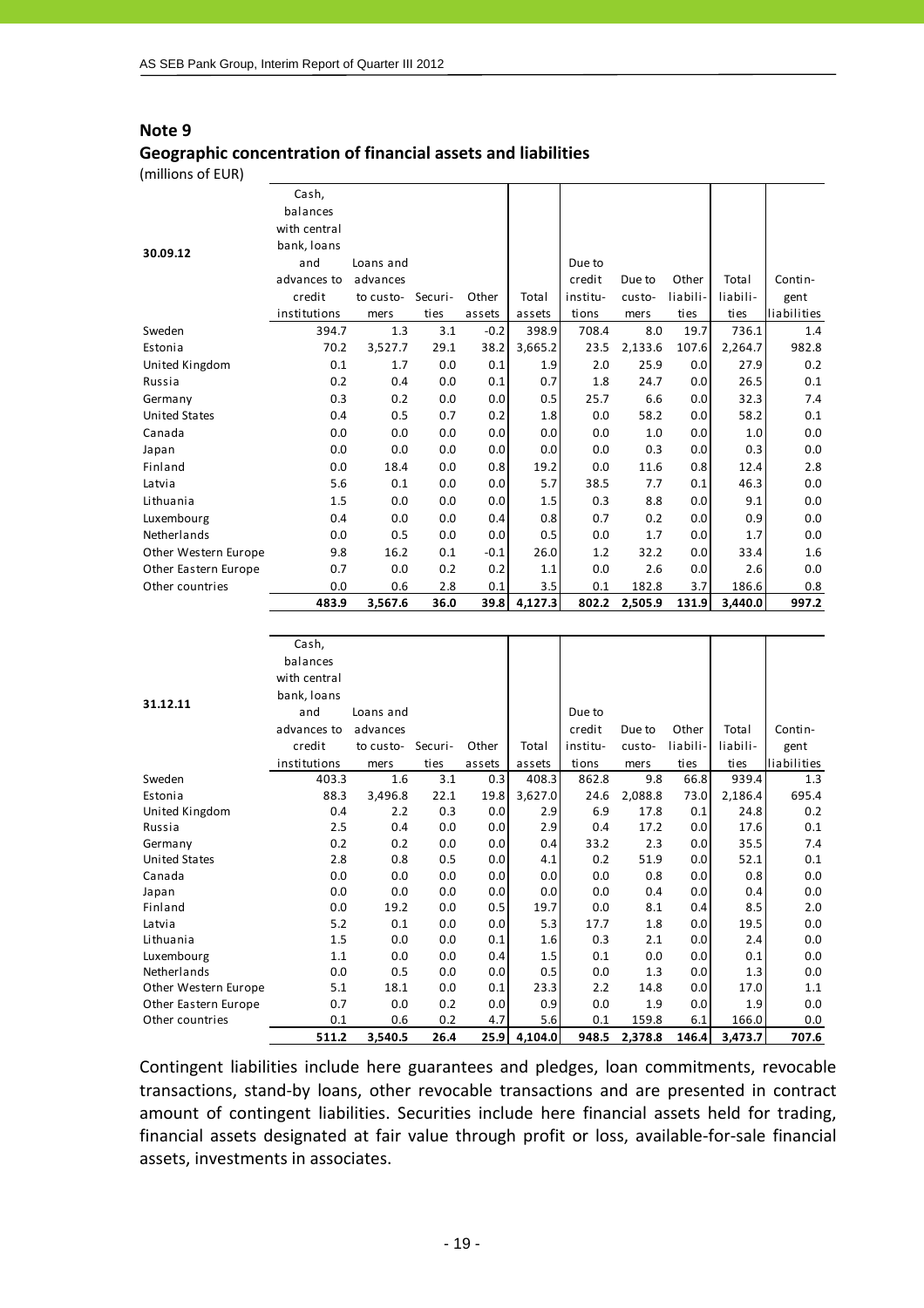# **Concentration of financial assets and liabilities by industry sector**

|                                              | In the statement of financial position                                     |                   |                                |  |
|----------------------------------------------|----------------------------------------------------------------------------|-------------------|--------------------------------|--|
| 30.09.12                                     | Cash and loans to<br>central bank, credit<br>institutions and<br>customers | <b>Securities</b> | Contin-<br>gent<br>liabilities |  |
| Real estate                                  | 628.9                                                                      | 0.1               | 43.1                           |  |
| Finance                                      | 491.0                                                                      | 4.5               | 14.7                           |  |
| Industry                                     | 249.7                                                                      | 0.0               | 160.0                          |  |
| Trading                                      | 168.0                                                                      | 0.0               | 88.9                           |  |
| Agriculture, fishing, forestry               | 162.6                                                                      | 0.0               | 23.5                           |  |
| Transport                                    | 114.3                                                                      | 0.0               | 95.8                           |  |
| Energy, gas and steam plants                 | 102.1                                                                      | 0.0               | 139.8                          |  |
| Government and state defence                 | 99.6                                                                       | 7.4               | 227.4                          |  |
| Administration and assistance                | 62.8                                                                       | 0.0               | 16.3                           |  |
| Health services, social work                 | 53.2                                                                       | 0.0               | 18.5                           |  |
| Construction                                 | 49.6                                                                       | 0.0               | 68.8                           |  |
| Information and telecommunication            | 47.7                                                                       | 1.0               | 7.6                            |  |
| Hotels, restaurants                          | 37.9                                                                       | 0.0               | 0.8                            |  |
| Education                                    | 23.1                                                                       | 0.0               | 5.1                            |  |
| Art, show business, leisure                  | 12.0                                                                       | 0.0               | 1.0                            |  |
| Water supply, canalisation, waste management | 10.2                                                                       | 0.0               | 4.1                            |  |
| Professional, science and technical work     | 8.6                                                                        | 0.0               | 4.4                            |  |
| Mining                                       | 2.4                                                                        | 0.0               | 0.2                            |  |
| Other government and social services         | 24.3                                                                       | 0.6               | 8.8                            |  |
| Individuals                                  | 1,814.5                                                                    | 0.0               | 68.4                           |  |
| Derivatives                                  | 0.0                                                                        | 22.4              | 0.0                            |  |
| Allowances                                   | $-111.0$                                                                   |                   |                                |  |
|                                              | 4,051.5                                                                    | 36.0              | 997.2                          |  |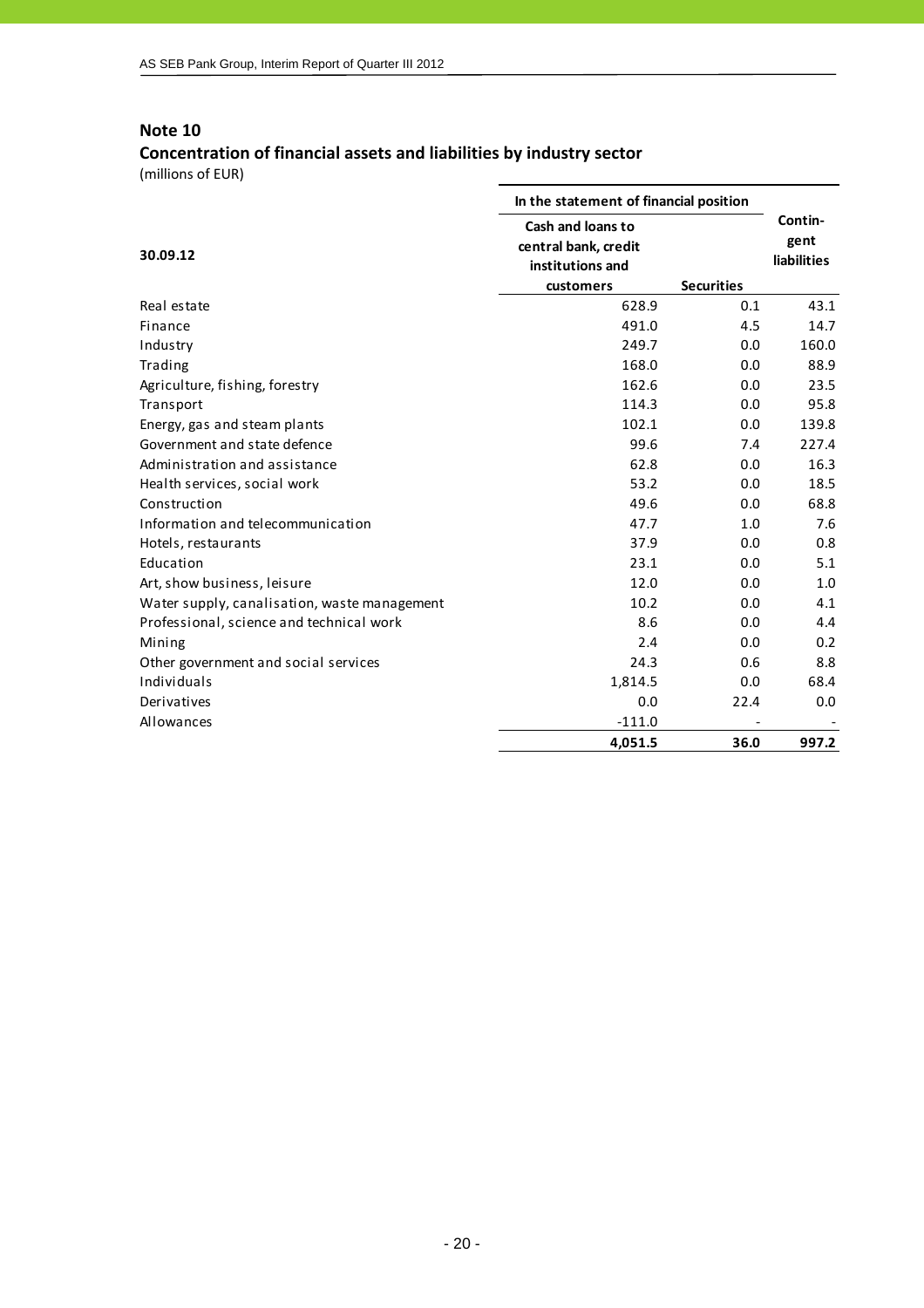|                                              | In the statement of financial position                                     |                   |                                       |
|----------------------------------------------|----------------------------------------------------------------------------|-------------------|---------------------------------------|
| 31.12.11                                     | Cash and loans to<br>central bank, credit<br>institutions and<br>customers | <b>Securities</b> | Contin-<br>gent<br><b>liabilities</b> |
|                                              |                                                                            |                   |                                       |
| Real estate                                  | 629.1                                                                      | 0.1               | 20.5                                  |
| Finance                                      | 515.6                                                                      | 3.9               | 15.4                                  |
| Industry                                     | 259.6                                                                      | 1.0               | 154.4                                 |
| Trading                                      | 198.7                                                                      | 0.0               | 88.4                                  |
| Energy, gas and steam plants                 | 116.6                                                                      | 0.0               | 140.4                                 |
| Agriculture, fishing, forestry               | 109.3                                                                      | 0.0               | 12.7                                  |
| Transport                                    | 108.5                                                                      | 0.0               | 80.0                                  |
| Government and state defence                 | 106.9                                                                      | 0.0               | 21.1                                  |
| Information and telecommunication            | 53.2                                                                       | 0.7               | 7.7                                   |
| Hotels, restaurants                          | 46.8                                                                       | 0.0               | 0.7                                   |
| Health services, social work                 | 46.4                                                                       | 0.0               | 7.1                                   |
| Administration and assistance                | 44.5                                                                       | 0.0               | 7.6                                   |
| Construction                                 | 43.2                                                                       | 0.0               | 63.2                                  |
| Education                                    | 23.0                                                                       | 0.0               | 6.3                                   |
| Art, show business, leisure                  | 15.5                                                                       | 0.0               | 0.6                                   |
| Water supply, canalisation, waste management | 12.9                                                                       | 0.0               | 4.4                                   |
| Professional, science and technical work     | 9.1                                                                        | 0.0               | 3.6                                   |
| Mining                                       | 2.6                                                                        | 0.0               | 0.2                                   |
| Other government and social services         | 22.0                                                                       | 1.0               | 7.1                                   |
| Individuals                                  | 1,819.2                                                                    | 0.0               | 66.2                                  |
| Derivatives                                  | 0.0                                                                        | 19.7              | 0.0                                   |
| Allowances                                   | $-131.0$                                                                   |                   |                                       |
|                                              | 4,051.7                                                                    | 26.4              | 707.6                                 |